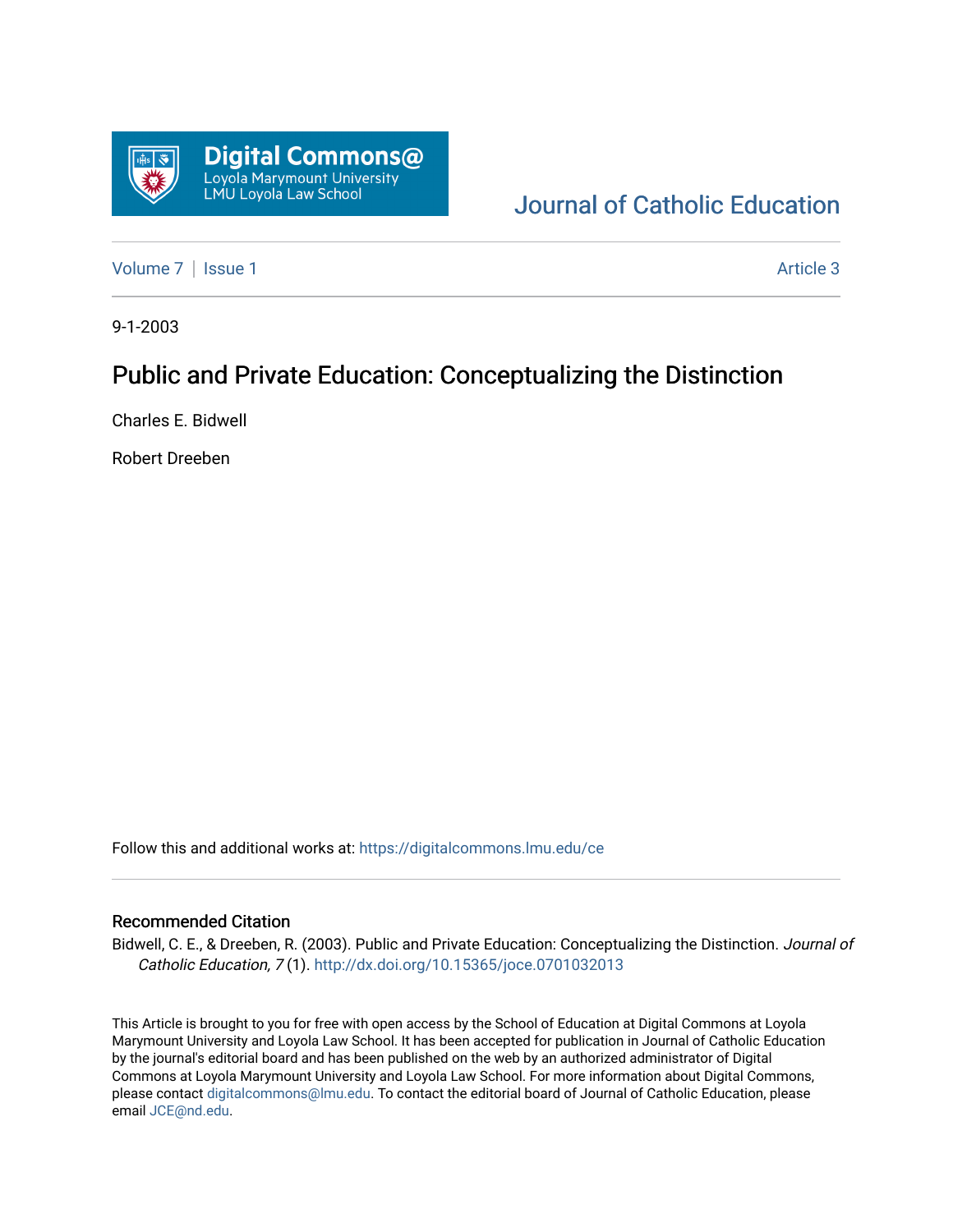### **ARTICLES**

## **PUBLIC AND PRIVATE EDUCATION: CONCEPTUALIZING THE DISTINCTION**

CHARLES E. BIDWELL ROBERT DREEBEN *The University of Chicago*

> *Common wisdom and public discourse seem to suggest that there are two types of schools, private and public. Policy debates, media outlets, and comparisons of outcomes on standardized tests and interscholastic athletic competitions make use of the distinction. This essay argues that while such a distinction can be helpful, it also tends to obscure differences in the social organization of schools. Employing a sociological analysis and providing a historical overview of educational developments, the authors focus on centralization versus decentralization of school controls and discuss the ramifications of a broad versus a narrow market niche for schools.*

In this essay, we have two tasks. First, we will conceptualize the widely used distinction between the public and private sectors of national systems used distinction between the public and private sectors of national systems of education by searching for prime environmental and social organizational dimensions along which the two kinds of schools may differ. Second, within the terms of this conceptualization, we will evaluate the usefulness of this distinction between school sectors for understanding the degree to which a school produces achievement gains among its students. We will conclude that the same environmental and social organizational dimensions apply to both public and private schools. Consequently, observed differences between them are matters of degree, rather than kind, reflecting tendencies for the two sets of schools to occupy different locations in the property space formed by these dimensions. These trends reflect differences of institutional history. They are analytically important, but significant trends toward the convergence of the two school types also are apparent.

The conceptualization that we present is couched at the organizational level. It specifies mechanisms that should account for observed differences in organizational form, instructional activity, and pedagogical outcomes between public and private schools. We intend this organization-level analysis to complement the individual-level analysis of the effects of public and private schools on students' cognitive achievement, which was the subject of the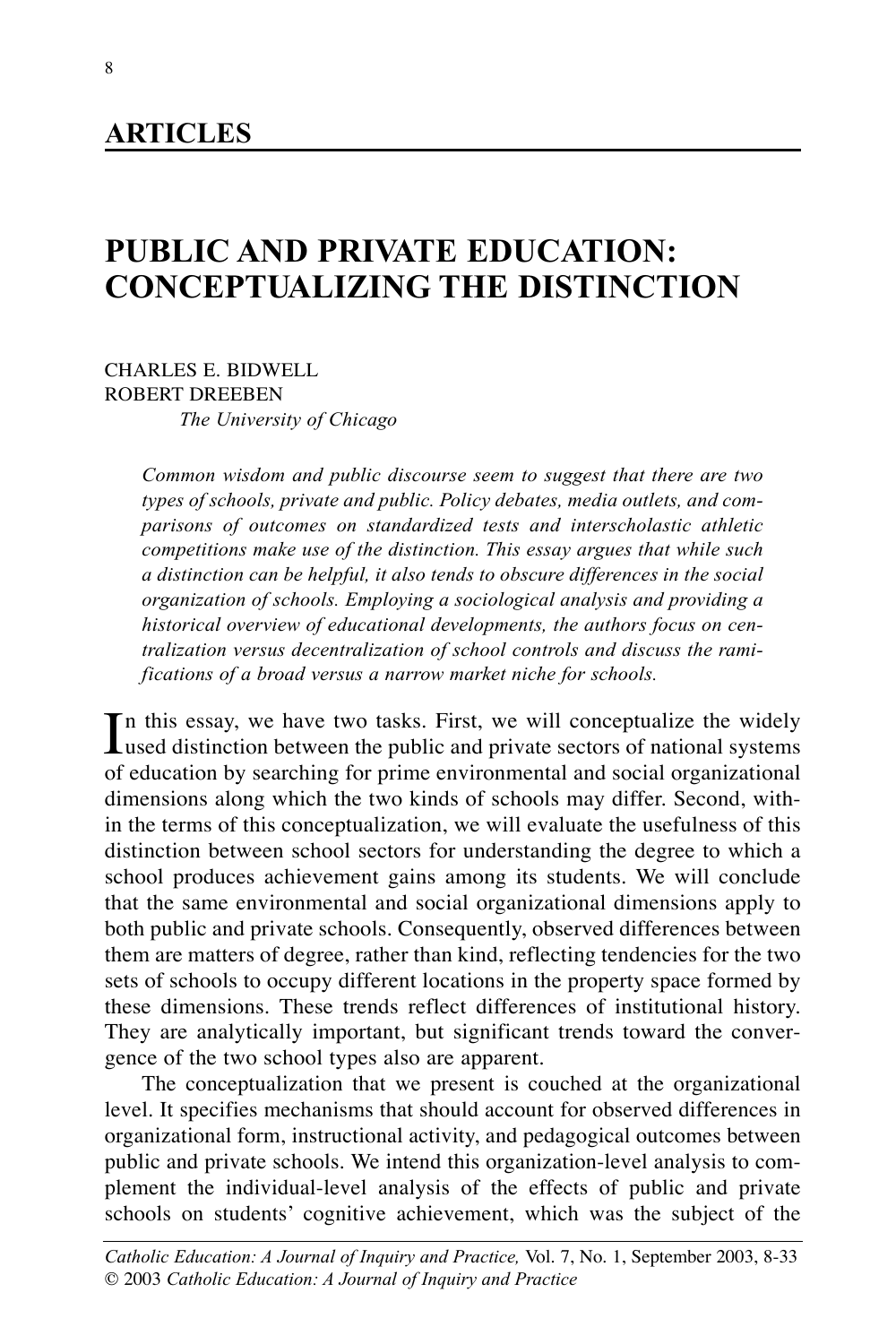research of Coleman and his collaborators and remains the chief topic of subsequent popular and scholarly discussion of the public-private distinction.

The public school-private school distinction has been taken for granted by scholars and laypersons alike for much of the 20th century, receiving sporadic attention from sociologists. In the 1950s, students attending the public and private schools of Bay City, Massachusetts were studied by Alice and Peter Rossi (Rossi, A. S., 1954; Rossi, P. H., 1954). The 1960s saw the publication of *The Education of Catholic Americans* (Greeley & Rossi, 1966). Little of significance followed these studies until the publication of *High School Achievement* (Coleman, Hoffer, & Kilgore, 1982) and *Public and Private High Schools* (Coleman & Hoffer, 1987). Since their appearance, the comparison of American public and private schools has become a perennial topic for public policy discourse and sociological research.

Although the public-private distinction has occupied a privileged place in current policy debates, its pride of place has not been justified on conceptual grounds, which gives our enterprise particular importance. For this reason, we should ask what properties of school and school systems are conceptually important for understanding why they take the organizational forms they do, operate the way they do, and produce what they do. In other words, we should ask whether the distinction has any bearing on schooling (Bidwell & Kasarda, 1980), its nature and quality, on the curriculum, instruction, learning, and the character of schools.

We have no definitive explanation for the popular and scholarly interest in comparing public and private education. Public policy concerns have been sharpened by widespread criticism of the public schools in a period of conservative political ascendancy and by a growing fascination with the uses of social science research to design and assess the impact of policy.

As for the scholars, research in the sociology of education, like the whole sociological enterprise, is acutely responsive to movements in the policy domain. Moreover, the stress in recent studies on community as a key to understanding differences in public and private schools has gained force as it resonates with a broader literature on the social capital represented in community-like networks of face-to-face interaction. These networks are regarded as a key to the adaptiveness and productivity of organizations (Brown & Duguid, 2000; Cohen & Prusak, 2001; Lave & Wenger, 1991). No doubt there is further resonance with the communitarian movement in social science (Etzioni, 1996).

For sociologists, the public-private comparison gains added significance from efforts to conceptualize organizational environments and understand how organizational forms and processes interact with the environment (e.g., Baker, 1992, on the political environment in which American Catholic education developed). Among the most productive of these efforts has been the attempt to situate organizations in their institutional environments. This effort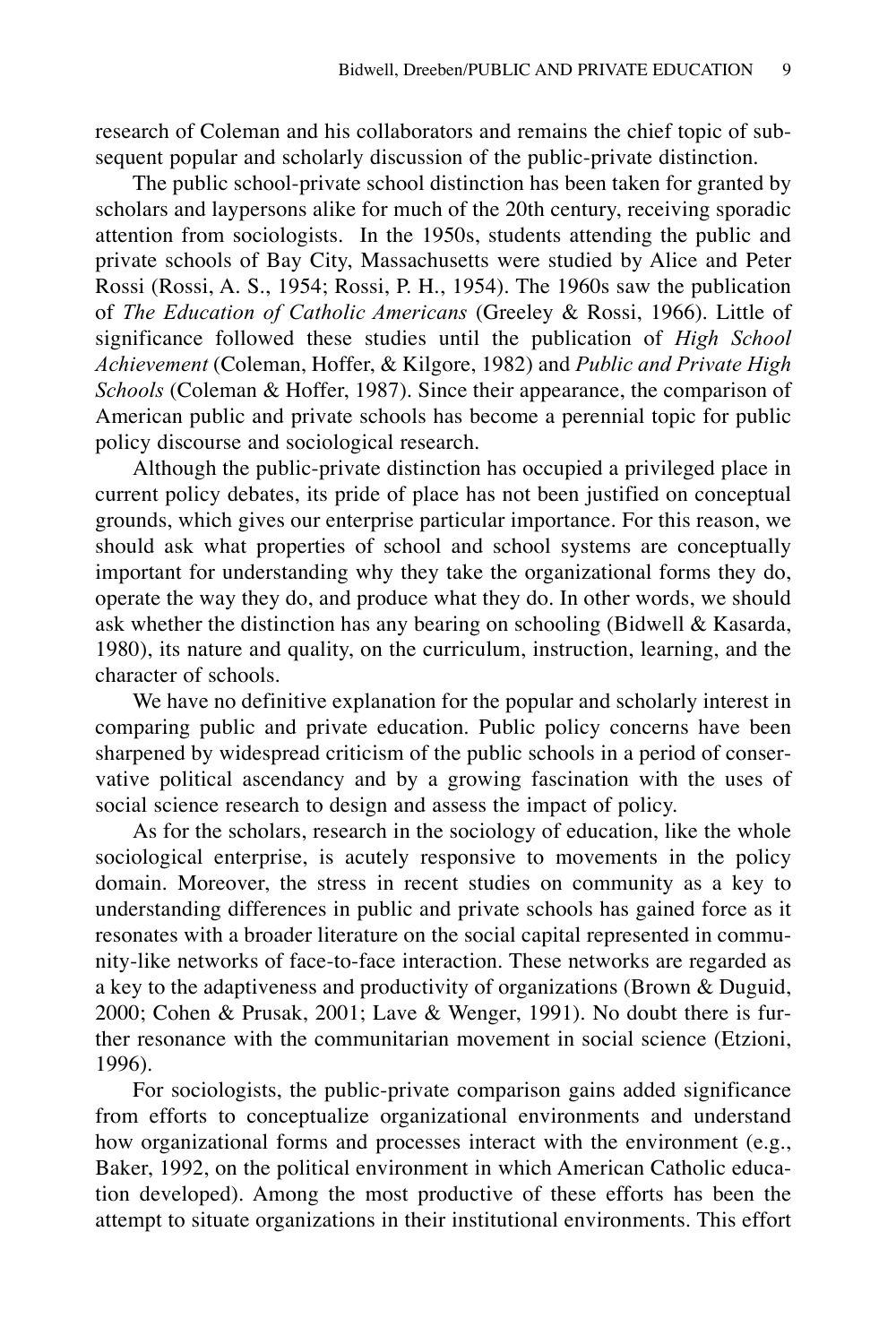began with the old institutionalism associated with the work of Selznick (1957) and his students (Gusfield, 1955; Perrow, 1961; Stinchcombe, 1965; Zald, 1970). Recently it has given rise to the neoinstitutional literature on organizations, given its impetus by Meyer and Rowan (Meyer, 1977; Meyer & Rowan, 1977) and DiMaggio and Powell (1983).

## **INSTITUTIONAL SECTORS AND SUBSECTORS**

For most sociologists of education, the term sector has been applied specifically to the distinction between public schools and the varieties of private education. However, for students of organizations, it has a broader denotation that directly addresses relationships between organizations and their institutional environments. We begin our discussion with these relationships.

Consider the differentiation of modern societies into institutional sectors. Scott, Meyer and their colleagues (1994) define institutional sectors as sets of organizations that are devoted to the same array of productive activities, emerging, persisting, and dying in socially ordered environments. Their approach is reminiscent of Parsons (1951) on the differentiation of modern societies into functionally distinct domains of socially organized activity. Each sector has its own institutional history and its own organizational forms. Each also has a distinct environment, with respect to both formal control and regulation and market conditions.

Sectors can be divided into finer and finer subsectors, until one reaches a limit of analytical usefulness. Our concern is with education as an institutional sector of American society, that is, as the set of organizations that either provides educational services or that interacts with these providing organizations, and with two of its principal subsectors, the public and private systems of elementary and secondary education.

We first consider matters of institutional history, with particular attention to the circumstances under which the institutionalized differentiation of the two subsectors developed. Next, we discuss how the institutional environments of these subsectors have affected their organizational forms, with particular stress on the regulatory and market-ordered characteristics of these environments. Subsequently, we turn from the level of subsectors to the local schools that are situated in these environments, the places where the work of teaching is done. We ask how the market locations and organizational forms of these schools affect the capacity of their faculties and administrators for organizational learning and, consequently, affect the degree to which their students are taught effectively. We go on to consider how these relationships may be affected by the selectivity of a school's inputs of students, personnel, and materials and the degree to which a school is chartered, in the sense of having a distinctive mission or of providing a distinctive brand of education.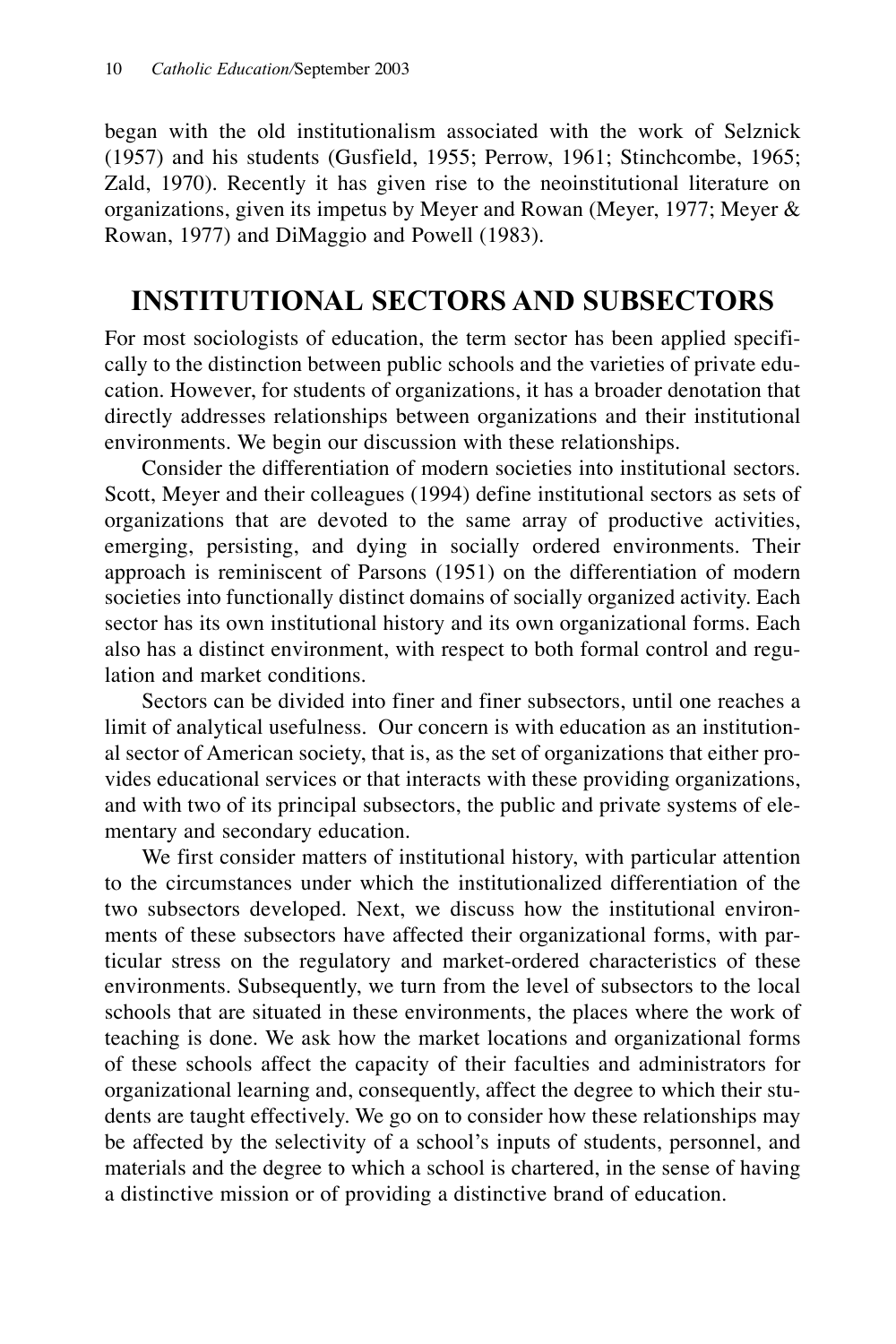#### **HISTORY**

We begin with colonial New England. In the colonies, educational responsibilities were vested in parents, following English practice (Cremin, 1970). Renaissance traditions identified the household "as the primary agency of human association and education" (Cremin, 1970, p. 124), and teaching, accordingly, made up a portion of women's child-care responsibilities in the home (Perlmann & Margo, 2001). In 1642, for example, the colonial government passed "a law requiring masters of families to teach their children and apprentices to read" (Morgan, 1944, p. 87) and to oversee how satisfactorily parents carried out their didactic functions "concerning their calling and employment of their children, especially of their ability to read and understand the principles of religion and the capital laws of this country" (Cremin, 1970, p. 124). And when some towns appointed a woman to be a dame school teacher, a hitherto solely domestic activity took on a public coloration through acts of legislation and their enforcement through an authority located outside the household.

The distinction between the family and government authority had its origin in the provisions of the Elizabethan Statute of Artificers, which regarded the household as the most fundamental educational unit, and the Poor Law of 1601, which recognized the need for agencies outside the household (e.g., workhouses). Kaestle (1973), for example, referred to usages dating from the English Renaissance that distinguished lessons offered in a classroom from individual (tutorial) lessons, and education designed for the "public good" as distinct from personal gain. Using modern language, we would apply "private" to the realm of the family and "public" to the society outside it. But the modern distinction made little sense at that time because all social functions were subsumed under the religious authority of the colony, and the household itself was the site of economic, religious, domestic, recreational, and educational activities that had not (yet) become differentiated into separate spheres.

Schools as entities outside the household had barely emerged. Reading instruction took place in the home with mothers teaching their own children, and in dame schools, neighbors' children as well. Parents also were enjoined to train their children for a trade; should they fail to do so, the state could order children apprenticed to another family to provide appropriate instruction. Pursuant to church doctrine, the famous Old Deluder Satan Law of 1647 stipulated that when townships increased to a size of 50 households, they "shall then forthwith appoint one within their town to teach all such children as shall resort to him to write and read" (Cremin, 1970, p. 181), with sanctions for non-compliance duly noted. The rationale for the Law was straightforward: "It being one chief project of that old deluder, Satan, to keep men from the knowledge of the scriptures, as in former times keeping them in an unknown tongue" and to cloud the Original "with false glosses of saint-scheming deceivers"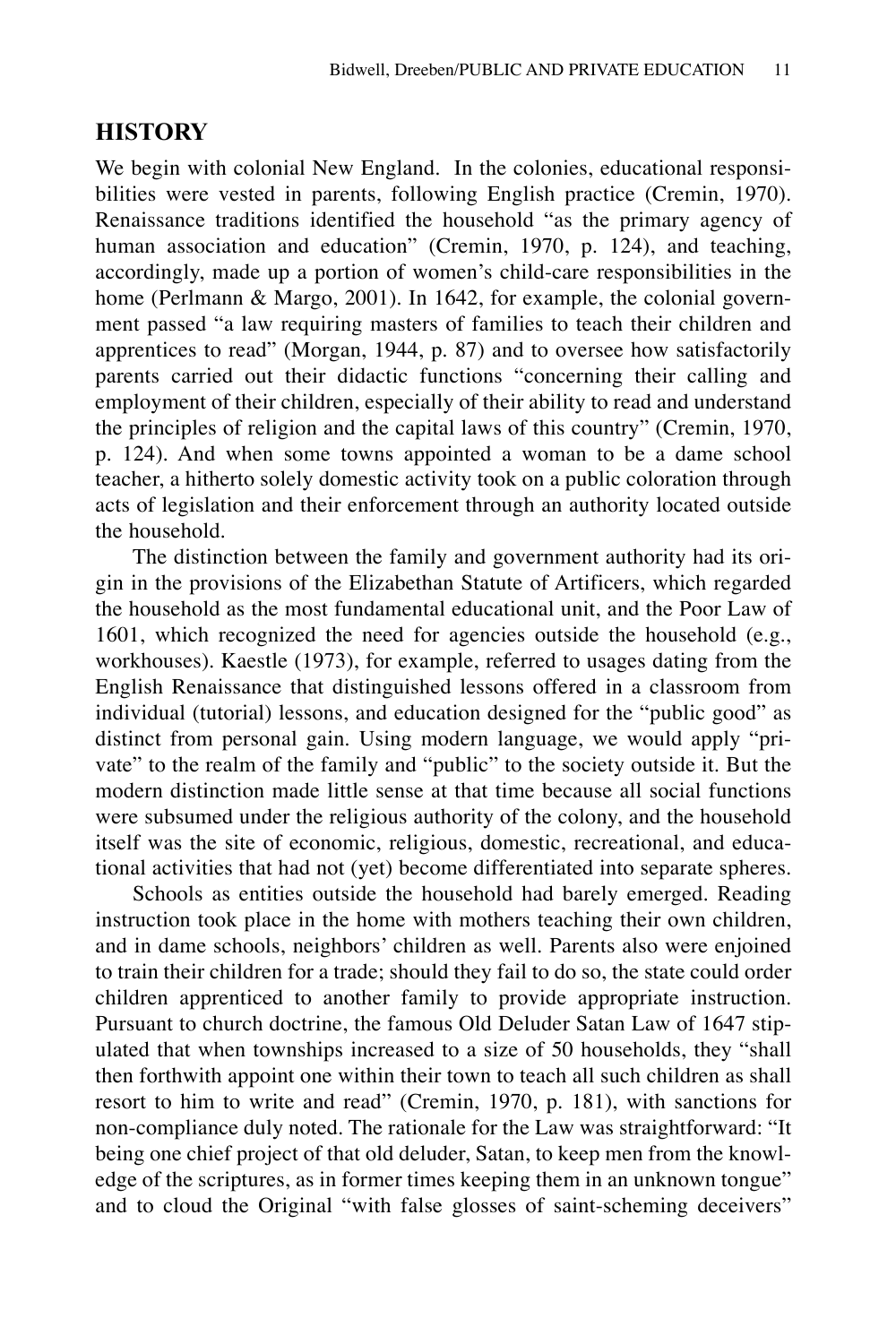(Fischer, 1989, p. 132), teaching children to read the Bible in English in order to understand and observe the religious principles of the colony was a matter of the highest priority. Note that this law mandated a teacher, not a school. In smaller places, the implication was that education need not transpire inside the venue of a school building. In larger places, with 100 or more households, the law required the establishment of a grammar school for the preparation of ministers; although the historical record shows that very few were built over the next century, and in both smaller and larger places, compliance was poor. Demos (1970), for example, indicated that Plymouth showed little interest in founding or running schools in the first 40 years of the colony's existence. At the same time that teaching and schooling were legally mandated, there were "numerous arrangements whereby ministers, schoolmasters, and school dames set up shop independently, attracted such pupils as they could, and collected tuition from parents" (Cremin, 1970, p. 184).

Cremin (1970) notes that

schooling went on anywhere and everywhere, not only in schoolrooms, but in kitchens, manses, churches, meetinghouses, sheds erected in fields, and shops erected in towns; that pupils were taught by anyone and everyone, not only by schoolmasters, but by parents, tutors, clergymen, lay readers, precentors, physicians, lawyers, artisans, and shopkeepers [adding] that education became increasingly a matter of "public concernment" in the colonies. (pp. 192-193)

But education was not to be confused with schooling; education was an indivisible element in a broader process of cultural transmission across generations (Bailyn, 1960) that did not depend simply on schools. A variety of incipient forms of educational arrangements existed at this time that modern (but not contemporaneous) usage would identify as public and private: private in the senses of family based and of entrepreneurial; public in the senses of non-familial and state directed. Because public referred to what was nonfamilial, the public realm contained private entities, such as venture schools, not just governmental ones (the latter consistent with 20th century usage). By the mid-18th century, reading instruction offered by women in town-supported schools increased in prevalence; and this development was accompanied by the formation of higher level schools in which writing and other useful subjects, like ciphering and bookkeeping, were taught (Perlmann & Margo, 2001). But lest we confuse modern and colonial usages of public and private (Bailyn, 1960), we should emphasize how the distinction had little meaning several centuries ago because the two were so intermingled. While we can readily identify household responsibility for educating children, both for their salvation and for preparing them to find a vocation and earn a living, the latter representing a moral as well as a practical responsibility, we must also rec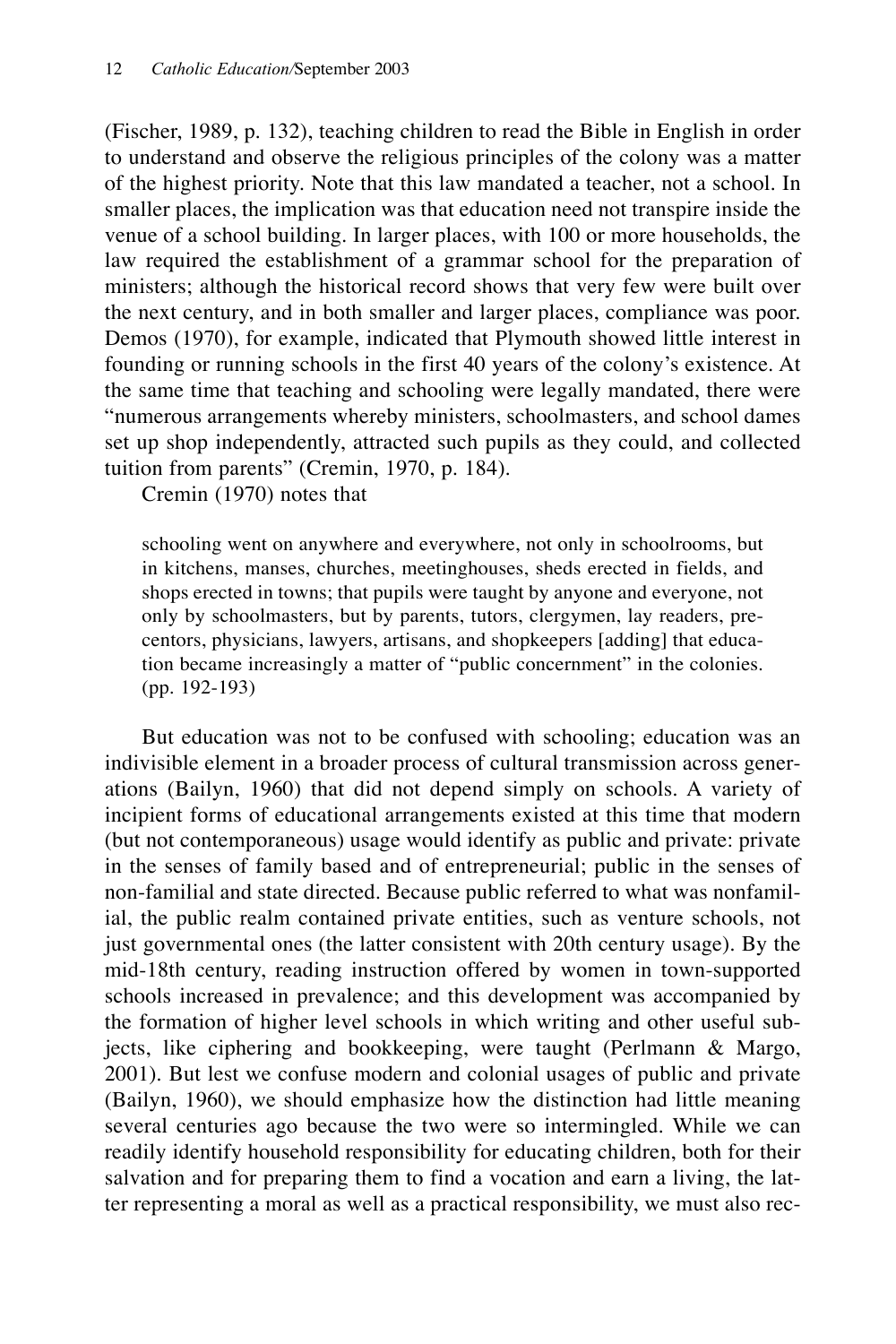ognize the explicit influence of Bible, church, and state on the conduct of parents (Morgan, 1944). In warning against presentist interpretations of the past, particularly rampant in Progressive accounts of American educational history, Bailyn (1960) indicated that the boundary between the family and its surrounding community was hazy at best, blurring the distinction between public and private.

The second half of the 17th century witnessed the youth of the period dealing with the hardships of colonial life differently from their parents by showing greater independence (Bailyn, 1960). Concern developed about the decline in community control and in the ability of parents to restrain their children within the bounds of traditional family life. Starting with the 1647 legislation, reliance on schools increased gradually, transferring "the maimed functions of the family to formal instructional institutions" (Bailyn, 1960, p. 27). In effect, the colonists relied on legislative action to cope with what were considered to be failures by families to raise their children in conformity to religious and social standards. During the same period, the decline of indentured service for employing labor meant that masters became more reliant on young apprentices to get out the production and accordingly spend less time on moral instruction and more on the practical. As the familistic quality of traditional apprenticeship declined, its more utilitarian aspects came to the fore.

In all, there took place a reduction in the personal, non-vocational obligations that bound master and servant and a transfer of general educational functions to external agencies. With increasing frequency masters assigned their apprentices to teachers for instruction in rudimentary literacy and in whatever non-vocational matters they had contracted to teach. (Bailyn, 1960, p. 32)

The advent of evening schools for apprentices in the late 17th and early 18th centuries was a response to the decline in practical and especially moral instruction taking place in familial settings: homes and tradesmen's shops. One effect of this development was efforts by sectarian groups to further their religious interests by establishing schools, the financing of which became an issue of high priority. The efforts at finance were numerous: benefactions, rents, land sales, payments in kind, gifts of community property, and so forth—all tending to be insufficient. These efforts were public in a modern sense in that funds were raised through market transactions (like sales and rents); they were also private in another modern sense: they entailed individually owned property. The instability of funding stimulated the gradual introduction of local community taxation in some places, to supplement but not replace the various forms of unstable financing already in existence. While taxation did not guarantee adequate support, it nevertheless added another element of publicness (as well as of stability) into the financing of education in a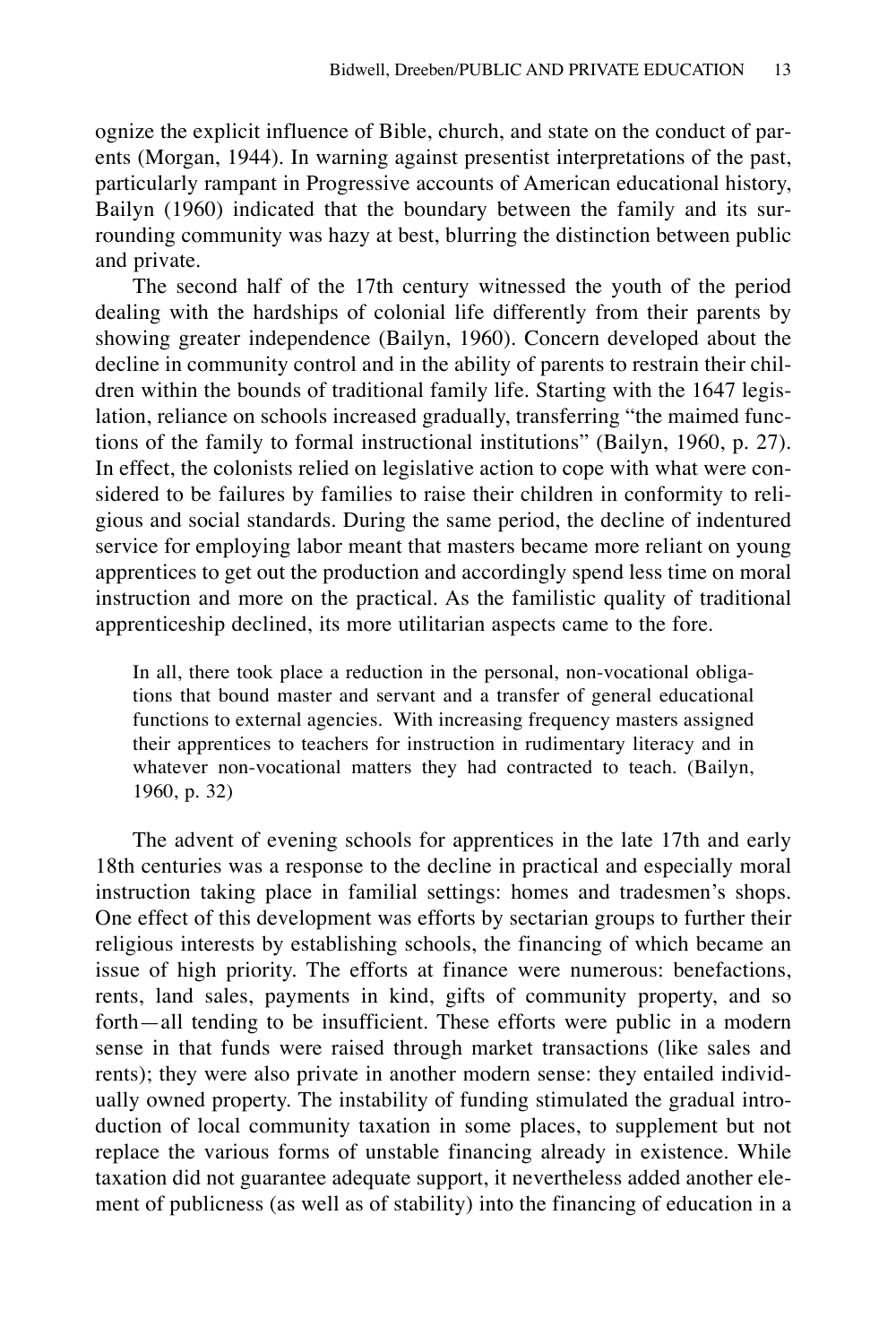sense consistent with our modern understanding of governmental support being public. And in due course, schooling supported by taxes would become the key criterion for judging whether schooling was public.

During the late  $18^{t\overline{h}}$  and early  $19^{t\overline{h}}$  centuries, different kinds of schools began to populate the landscape. Tolley (2001) indicated that they gained financial support in several ways: by tuition payments, by funds raised by sponsoring groups, and by towns. Among these were the academies (also called seminaries), "incorporated to ensure financial support beyond that available through tuition alone" (Tolley, 2001, p. 227). Support through tuition alone was the hallmark of venture (entrepreneurial) schools (Seybolt, 1935). Academies, as well as dame schools for young children and specialized schools serving older populations that provided training in practical and commercial subjects, operated in a market. They advertised in newspapers and differed from the more familistic forms of education available in the colonial period. Although disputes among scholars have simmered over the similarities and differences among venture schools, Latin schools, and academies, the fact remains that they differed within and among themselves in curriculum, financing, and denominational affiliation. They were alike in that they responded to consumer demand and were part of a public economic domain not controlled by the state (though there were examples of academies established by state legislation (Tolley, 2001). Kaestle (1973) described a similar phenomenon in late 18th century New York City: tuition-based pay schools, available to the poor as well as to the more well-to-do (even though the latter often availed themselves of private (tutored) instruction at home. In the usage of the time, these schools were considered public because instruction was classroom based, not private because they were tuition based. Tuition-supported financing, of course, is now regarded as a defining property of private schooling.

According to Reese (1995, p. 7), Samuel Adams in 1789 promoted a "System of Public Education" in Boston. A committee of "distinguished citizens" supported a law for the election of what would become "the first formal school board in an American city" that "would administer and supervise public education, inspect the schools, hire teachers, and set the school curriculum and schedule" (p. 7). The committee comprised members of the commercial elite who designed schools that served their interests (e.g., by stressing English and practical and commercial subjects over the classics) and restricted entry to children who already had been tutored, attended dame schools, and could read and write. Despite the selectivity of these schools, the education of the poor also grew in salience: poverty, pauperism, and vagrancy frightened the merchant elite of Boston. Similar apprehensions were experienced in New York City, as well as in other cities. Kaestle (1973) reported that well-to-do New Yorkers believed that "public education meant an experience that would impress on young men their public responsibilities and give them the abilities to act as public figures" (p. 18); that is, according to the collective good rather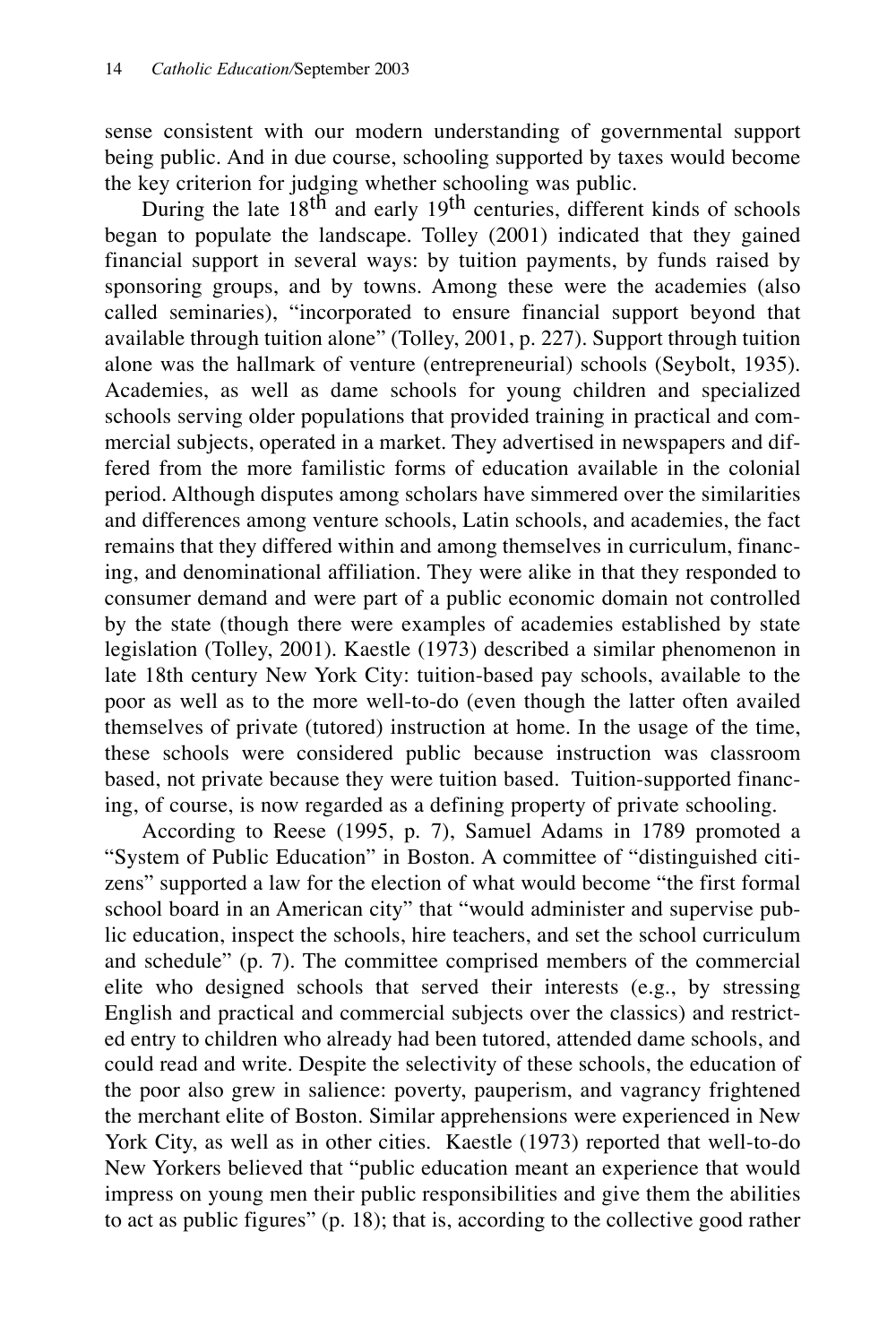than to personal gain. Remedies for the problems of the poor were also sought in philanthropically supported charity (or free) schools and in Sunday schools founded by evangelical churches.

After the War of 1812...the elites who made up the School Committee, like town notables across the eastern seaboard, debated whether taxpayers should educate the poor by creating primary schools. Should the children of all social classes attend Boston's system of schools? (Reese, 1995, p. 10)

In the late 18th and early 19th centuries, the idea of schools controlled by secular political authority began to take root in debates over who should be educated with taxpayers' money, what kinds of schools (e.g., free, charity, common, pay) should benefit from government support, and what kinds of expenses (e.g., salaries, buildings) should be the government's responsibility (Kaestle, 1973). This notion of public has a meaning we clearly understand today. And to the extent that issues of equality began to infuse the discussion, there is still another meaning of public that pertains to the idea of citizenship and rights to social, political, and economic participation.

With so many ways to define public and private in the 18th and 19th centuries, distinguishing sharply between public and private schools at that time appears less than useful. In New York, for example, both the state and the city supported denominational schools, and in the bitter controversies between Bishop Hughes and both the Free and Public School Societies (both Protestant groups), Hughes fought hard for financial support from the government (Kaestle, 1973; Ravitch, 1974). While in the vocabulary of the 1840s, public and Catholic schools were clearly contrasted (Kaestle, 1973), it was not clear whether Catholic was equated with private. But in light of the religious and ethnic conflicts at the time, for Bishop Hughes and his supporters, given their hostility to the nascent system of common schooling, public meant Protestant (Ravitch, 1974). In the United States, we now think of Protestant as well as Catholic, Jewish, and Islamic schools as private; though in the Netherlands, for example, where the national government supports religious schools of all confessions as well as secular schools, they can all be considered public.

Characteristic of this age is the multiplicity of meanings residing in the idea of public. The emerging tax-supported schools clearly fit our modern definition. But schools supported by tuition payments, philanthropic contributions, subscriptions, and religious sponsorship also met criteria of what public encompasses: for example, exercising choices in a market of competing providers of schooling, or nation-building by maintaining and expanding citizenship. In the 19th century, the idea of publicness came to signify a movement of schools into the domain of the state, into that of the market, and into the civil society. It was marked by a concern with public welfare in the sense of the whole, but also with the welfare of more parochial groups, such as schools devoted to the interests of religious denominations transcending the household.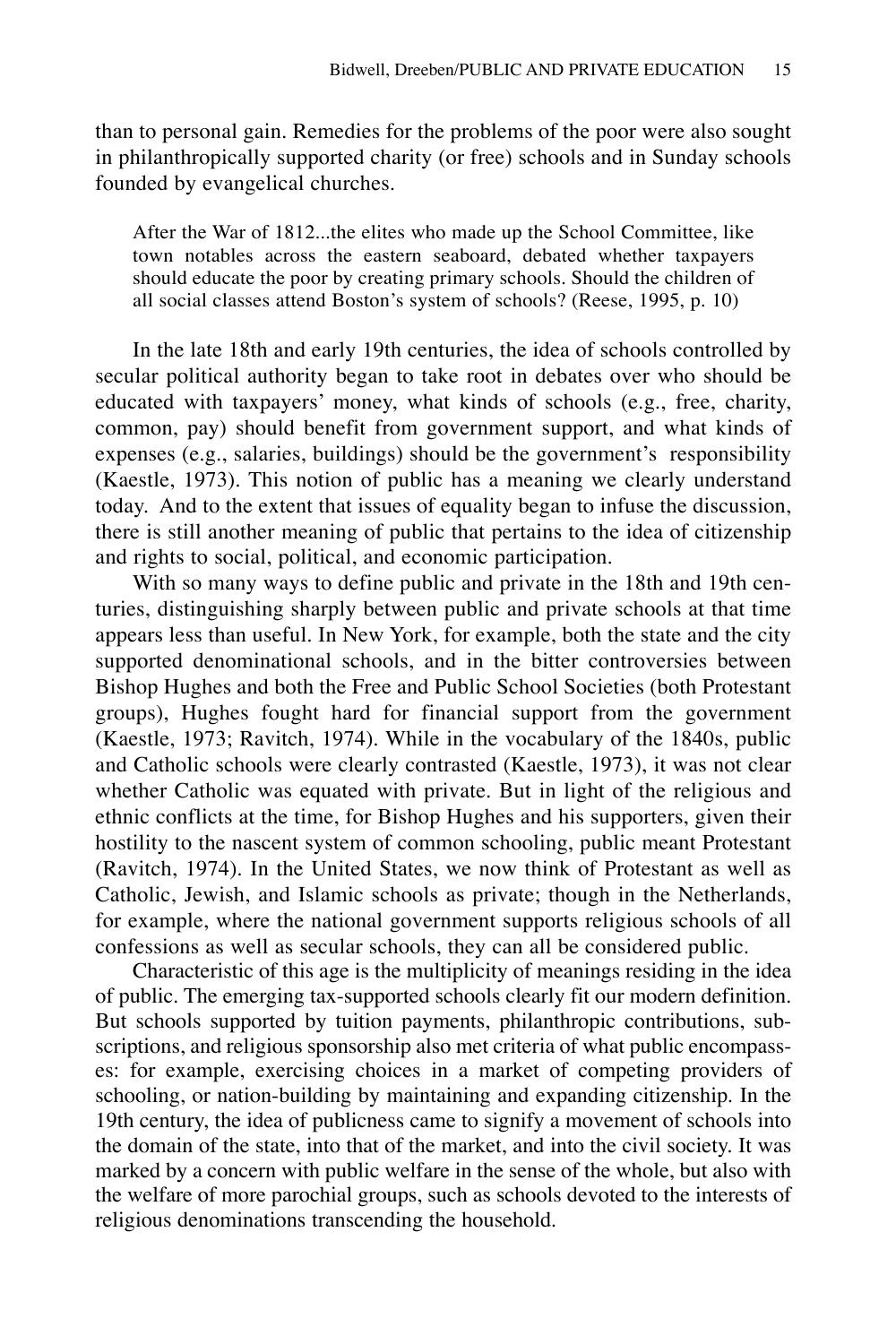The mid-19th century witnessed the establishment of a variety of schools with mixed public and private characteristics (in the 20th century sense), the academies of the period being cases in point. These were incorporated schools (Tolley, 2001) to which tuition was also paid. Most were under religious auspices, both Catholic and Protestant, but also offered secular curricula. Their student bodies were diverse, both in socioeconomic terms and in drawing students from multiple locales, and in that sense cosmopolitan (Beadie, 2001). As to funding, Leslie (2001) commented that "in some cities Catholic challenges for public funds prompted clearer private/public distinctions, outside cities mingling private and public funds remained second nature" (p. 265). The impetus for tax-supported secondary schools, however, developed in the latter part of the 19th century from urban origins, not as an outgrowth of the rural and small-town academy movement, even though the academies sought funding from the state. Macro-economic forces that spurred the growth of an urban, white-collar middle class were probably the main reason for the expansion of urban high schools at this period and later their spread to the countryside. Leslie (2001) observed that

The public/private and religious/secular distinctions solidified after the Civil War. The Fourteenth Amendment provided a constitutional tool to separate church and the states (no longer only church and "the state") while growing Catholic power fueled the issue emotionally and politically. Labeling high schools "public" and academies "private" began to have meaning. (p. 267)

And with the later decline of academies, the distinction extended to the differences between other kinds of schools that we now familiarly and without confusion label as private (both religious and secular) and public.

In sum, the term private is less than helpful in tracking historically the 20th century distinction between public and private. In the American colonial context, the description of education as a household (both parental and apprenticeship) function captures the phenomenon. A break from the household provision of education came with the development of tuition-based venture schools, existing in a market and dependent on consumer demand. This invention created a social reality to which the terms public and private gained relevance. The meaning of these terms expanded as new contingencies arose in the realm of education; among them the multiplicity of types of school sponsorship and the search for devices to create financial stability (Tolley, 2002). Apposite examples were the decision by some schools to solicit state, community, and philanthropic support and by states to undertake the provision of education.

As the public-private distinction became sharper and more widely acknowledged, its bases narrowed because the social realities that had given rise to the varied criteria of the public and private in education disappeared.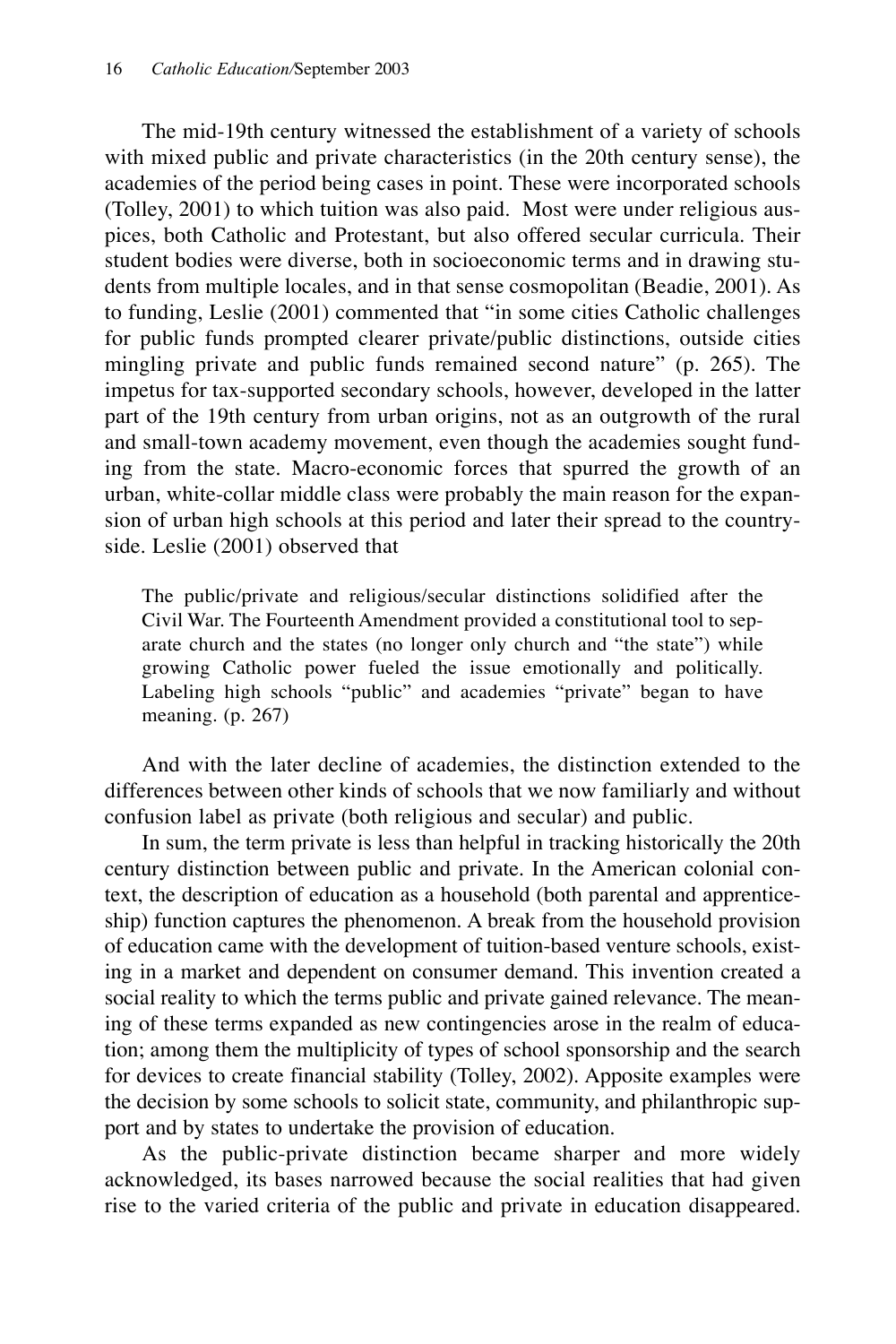Education left the household. Most of the small entrepreneurial schools vanished. The academies and seminaries, with their multiple modes of financing, gave way as the high school came onto the scene. Schools as collections of classrooms became the dominant organizational form, regardless of how they were owned or financed. By the beginning of the 20th century, the public-private distinction was firmly institutionalized, with a meaning that now was taken for granted. In essence, the distinction denoted, and continues to denote, a difference of formal control and regulation; namely, ownership by governmental or non-governmental entities.

Acknowledgement of the legitimacy of the public-private distinction, so understood, has been accompanied by the belief that the public schools provide schooling that is at once an entitlement and a duty of citizenship and, for both reasons, must be universally accessible. Within the broader frame of state oversight, in the private subsector the citizenship duty can be fulfilled in schools devoted to the particular interests of persons, families, and groups. Consequently, the public and private subsectors differ in the scope of governmental control and regulation to which they are subordinate and in the degree to which their missions, curricula, and instruction are responsive to many or few particular interests. In the public subsector, governmental control is more pervasive and the particular interests often more numerous, but often also individually less binding.

An important organizational element in the scope of governmental control and regulation, particularly in light of the idea of the citizenship entitlement to schooling, centers on the ability of schools to select their student populations. In the 20th century, it has come to be generally the case that schools in the private sector are free to select who attends them; in the public sector, tax-supported and government-controlled schools are customarily not free to select. There are, however, notable exceptions to this generalization, with the New York City public schools providing numerous cases. Here we find places like the Bronx High School of Science, Stuyvesant, and earlier Townsend Harris; Music and Art, Needle Trades, and Culinary Arts High Schools. These examples represent schools that vary according to student interest, artistic talent, and academic ability, some of them requiring competitive examination for entrance.

Aside from these exceptions, which exist in other locations as well, the principle of admission to schools in the public sector is residence in a specified catchment area. The fact that schools can select their student populations means they are in a position to adapt their curricular and instructional programs to the characteristics of the student body; that they can reduce potential disjunctures between school program student interests. These advantages accrue because wherever schools can choose students, students can choose the school. Public schools, by contrast, and with the exceptions noted, must take all comers. The selection process then gets shifted to diverse local real estate markets and away from the school.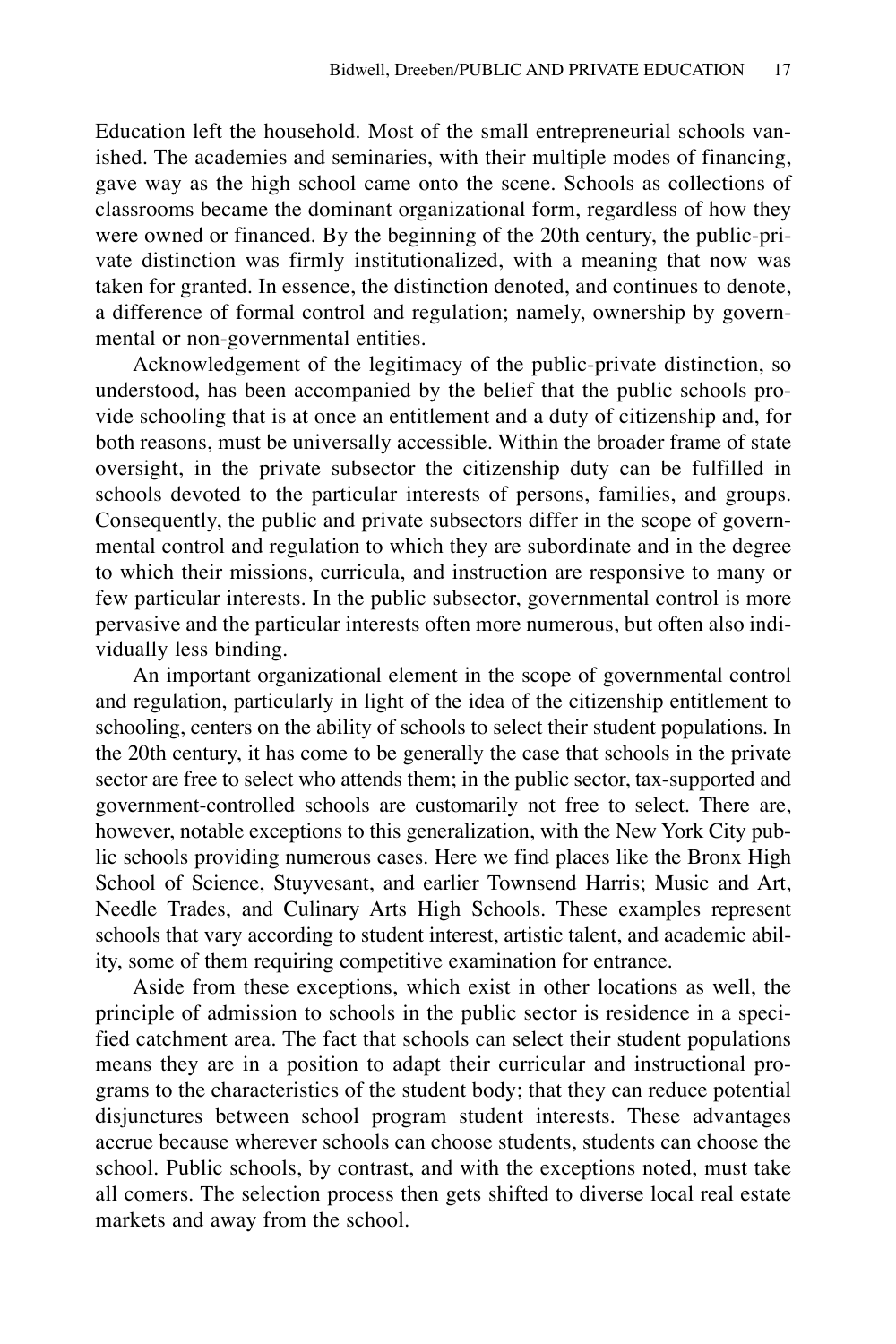#### **ENVIRONMENTS OF CONTROL**

Having completed our historical overview, we turn to the consequences of these differences for the external environments of control in which American elementary and secondary schools are found. The control of an organization's activities may be exerted through formal internal regulation, through market discipline, and through external laws and administrative regulation—all important components of both public and private schools. We propose that the environments of control in which public and private schools exist create greater pressures for the standardization of organizational forms and procedures in the public than in the private subsector. These pressures have three sources: bureaucratic formalization and consequent standardization of procedures; the organization of markets for personnel, students, and textbooks; and exposure to mandated innovation. Our analysis centers on individual schools. As we have noted, certain private schools, as well as public ones, are parts of larger systems, as is true of diocesan Catholic schools, or under some sort of supervision by an external body, as is true of many Lutheran schools. Because of our central interest in how control affects the workings of classrooms, we will treat these larger systems as part of the environment of the schools that they contain and their structures of control as part of the external control of these schools.

As our historical review shows, by the middle of the 19th century, diverse arrangements for schooling had converged on a state-run system, marked by what Meyer (1983) called "fragmented centralization." With time, the centralizing tendencies extended into the private subsector, though less pervasively and with less force. Although the effective formal control and funding of the state-run schools, like that of the private schools, was in local hands, by the early years of the 20th century the entire educational sector displayed what Rowan (2002b) termed an "industry standard" (p. 5). That is, appearing throughout both public and private elementary and secondary education were English language instruction in the same secular subjects, conducted in graded classrooms of similar layout.

Similar teaching and other specialties also emerged, along with conventional understandings about training and entry, forming a common occupational structure for K-12 education. This structure provided the basis for a common set of practices for recruiting, hiring, and retaining staff. Organizational and substantive diversity in the supply of education now was concentrated in the small private subsector, which, however, remained substantially constrained by the industry standard.

In the past two decades, the public subsector's control environment has become less fragmented and more centralized. Control over funding has moved away from local bodies toward state and federal agencies. More important, public schools and systems are exposed to increasing pressures to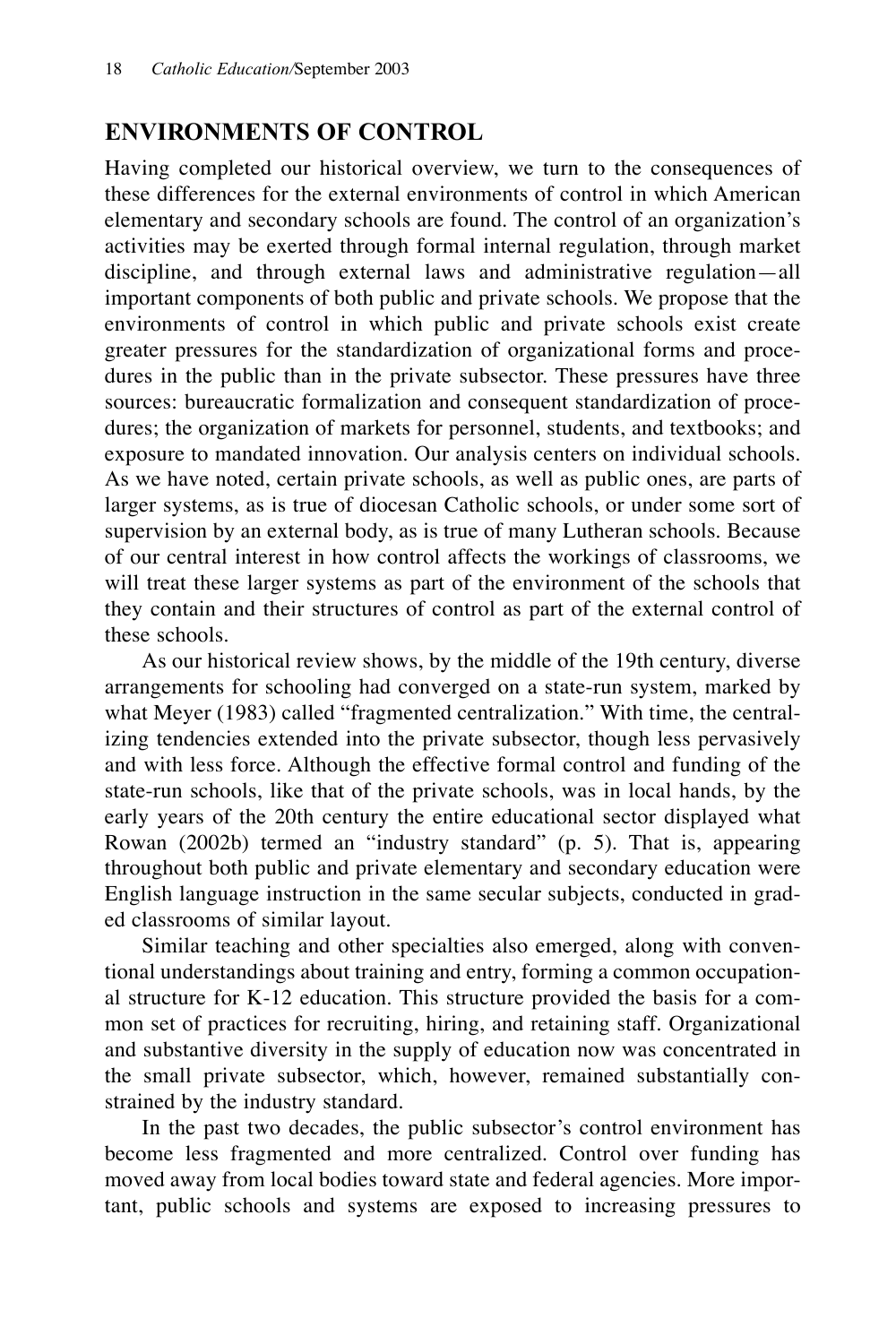account for student learning. These pressures have resulted, in statewide testing programs that carry performance sanctions of some force, state administered incentives for improved instructional performance as measured by achievement test scores, and an increasingly central role in evaluating schools' performance for the testing programs of private agencies like the Educational Testing Service and ACT.

Consequently, public schools and school districts have become more bureaucratic and hence more standardized, in at least three senses. First, they have experienced increasing formalization that extends into the technical core of the school to affect, for example, staff recruitment and evaluation, curricula, and student management. Second, the formal rules of procedure in these areas are universalistic, so that exceptions and deviations, whether or not they are adaptive, are hard to make. Third, this formalization and universalism now extend into the evaluation of instructional performance. This trend makes the key performance indicators, many of them linked to external incentives and sanctions, such as achievement test scores, and rates of college attendance, visible and significant in the eyes of school and system administrators and relevant public actors. These changes have converged to place substantial limits on the autonomy and discretion of both administrators and teachers. With respect to the public subsector, it is no longer possible to characterize the schools as engaged in a world of institutionalized myth (Meyer & Rowan, 1977). Meyer and Rowan (1977) meant this characterization to apply only to the American case, and Rowan (2002a) at least has recanted with respect to American public schools as well. The development of a formalized occupational training and recruitment structure on which public school systems are particularly dependent exerts further constraints toward standardization.

Recently, the universalistic character of public schools has become associated with the bureaucratic elements of school organization, while the particularistic character of private education has become associated with the familistic attributes of community. There is a good measure of truth in the proposition, however, that most schools (save the small, independent ones) possess significant bureaucratic elements. That is, as education has become a citizenship entitlement and obligation, the work of schools has become subject to formal, universalistic regulation by state agencies as well as by nonstate (private) bureaucracies—like dioceses and such commercial ventures as the Edison Project. This development precisely follows Max Weber's (1978) argument.

Nevertheless, the trends toward bureaucratic standardization are less consistently and pervasively apparent in the private subsector, where specific market niches and a local control that is based on nongovernmental ownership combine to buffer the schools from bureaucratic pressures. Among these schools, hiring and firing of staff can be somewhat more particularistic, curricula may be less extensively specified, and the discipline of achievement testing (though for perhaps the greater number of these schools, not the discipline of accountability for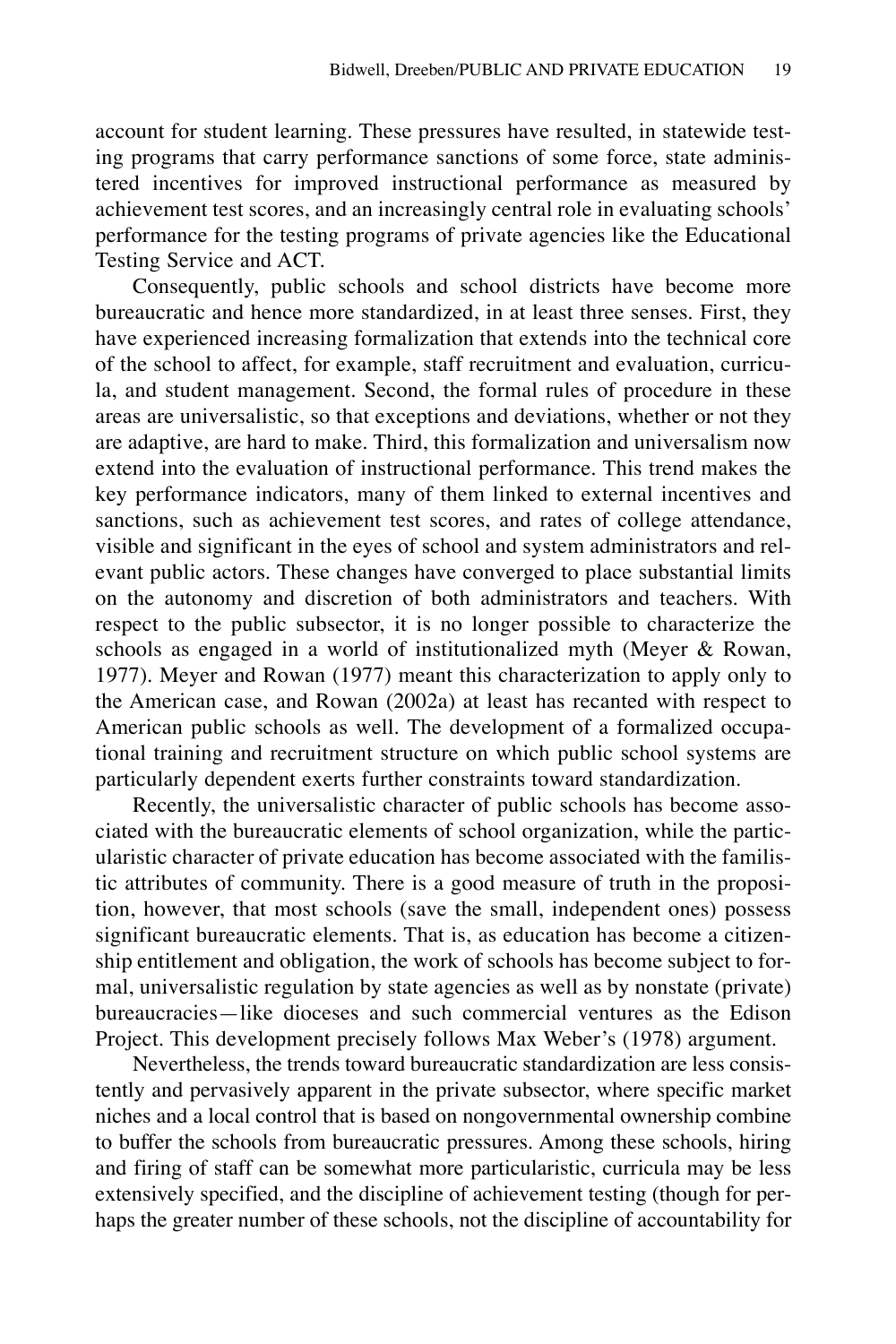rates of college going) is slack. Each of these aspects of school operation can be focused on the particular interests of a relatively homogeneous clientele. The degree of exposure to diverse interests is itself an important dimension of subsector variation. We will consider it when we turn to questions of organizational form and control.

#### **SCHOOLS AND MARKETS**

Both public and private schools exist in environments that are organized in significant ways as markets. Perhaps the most powerful force that moves public, more than private, schools toward standardization is the organization of the markets in which they find personnel, students, and textbooks. Their narrow market niches and lesser exposure to governmental control and regulation allow them substantial selectivity in recruiting and retaining staff and students, so that both the staff and student membership of these schools can align well with the particular interests of their clienteles and of their governing bodies.

Textbooks constitute a high proportion of the content that is taught in elementary and secondary classrooms, and they are supplied in a concentrated market. Because the textbook market is dominated by a handful of publishers, the industry is marked by a slow rate of product innovation and supplies texts that are sufficiently general and superficial in content so that they can be used in a diversity of school settings. Consequently, textbooks constitute a powerful barrier to local instructional innovation, thereby creating strong pressures for curricular and instructional standardization.

Schools in the private subsector should be buffered to a significant degree from the constraints of this market. The narrow market niches that private schools occupy, combined with a less formalized technical core of instruction, should make it possible for private school teachers, more often than their public school counterparts, to use teaching materials they have prepared themselves. They also should more frequently look outside the textbook market for the books they have their students read, more often draw selectively and with supplementation on commercially published textbooks, and use materials sold in commercial markets that cater to religious and other narrow niche schools (e.g., creationist science textbooks).

Finally, the narrow market niches that private schools occupy buffer them from mandated innovation. It has become a truism that American public education has become a field littered with the remains of instructional innovations that have failed of implementation (Cuban, 1993; Tyack & Cuban, 1995). In contrast to the textbook market, the market in which instructional training, information, and program development are supplied to schools is extremely heterogeneous, including numerous independent private organizations and government agencies. In this market, products and suppliers emerge at a rapid rate and disappear no less quickly. Consequently, the school or district that enters the instructional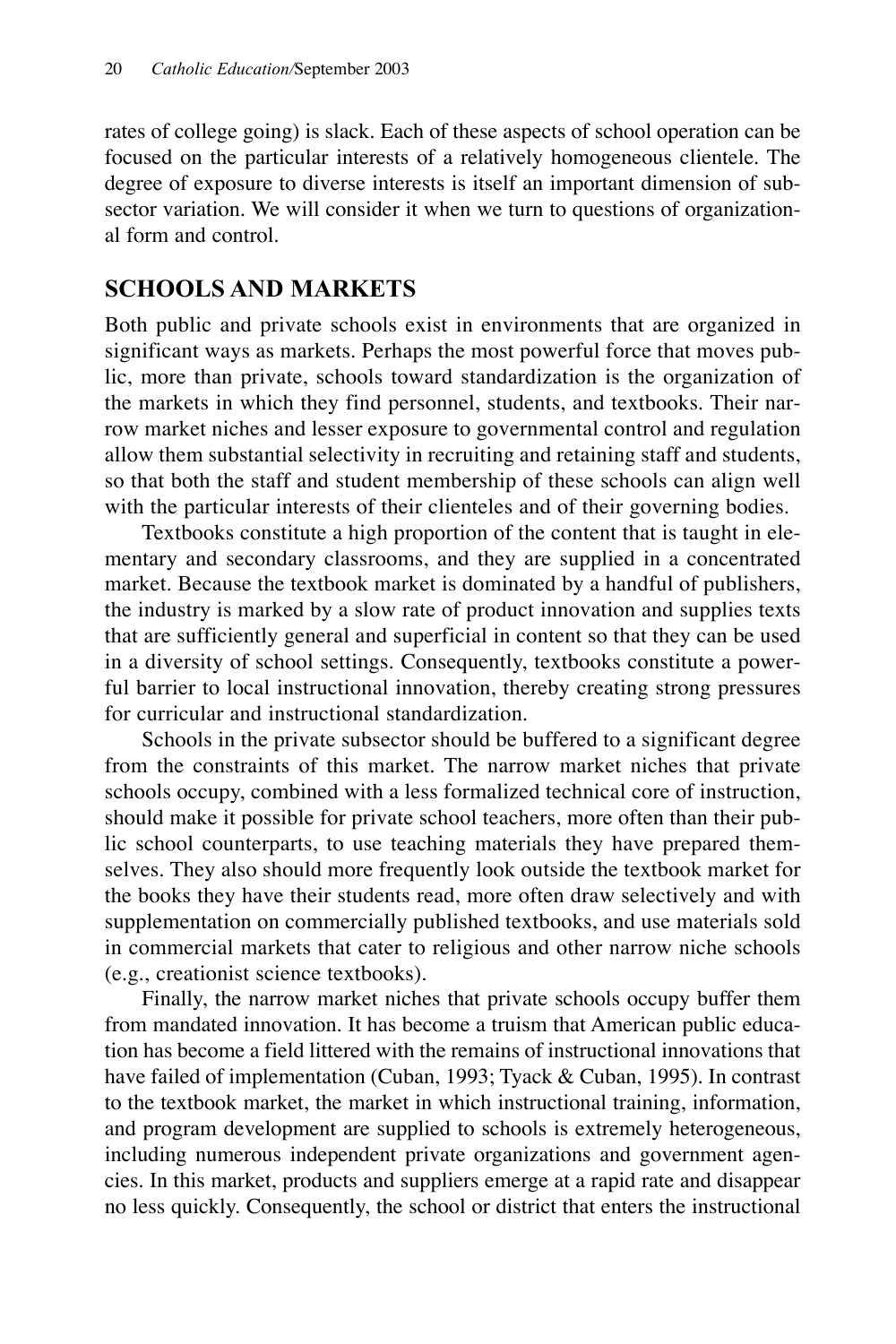innovation and development market finds an abundance of short-lived possibilities—the curricular and instructional fads that seem to dominate instructional reform in the US. Schools that serve a specific, delimited clientele, that is, private more often than public schools, are in a position to be highly selective in entering this market or may not enter it at all. A diverse clientele restricts such choices, as do popular and governmental pressures for accountability to enter the innovation market unselectively and often.

#### **DIFFERENCE AND CONVERGENCE**

We must not push the matter of difference too far. The development of the public and private sub-sectors displays a trend toward similarity as well as difference of environmental and organizational attributes. With education defined as an entitlement and obligation of every citizen, private schools have become public in significant ways. Even though private schools do not get their funds from the government, they nonetheless get them by participating in financial markets of one kind or another: through bank loans, bond issues, philanthropies, or endowments invested in the stock market. They increasingly hire teachers and administrators from secular labor markets and, in the case of Catholic and other religious schools, less and less from the pool of vowed religious whose work is based more on faith than market position.

For all schools, public and private, the academic curriculum has become standardized around state mandates, following worldwide patterns of convergence for teaching basic elementary school skills and high school graduation requirements: English (or mother tongue), science, mathematics, social studies, foreign language (Meyer, Kamens, & Benavot, 1992). To the same end, the constraints of college requirements are felt equally keenly by both public and private high schools that offer college preparation. And while some private schools are free-standing (like elite college preparatory schools, secular as well as religious), others are parts of overarching administrative structures—Roman Catholic diocesan schools being the prime example.

Some current reform movements in public education constitute a new pressure toward the convergence of the public and private in education. They can be seen as attempts to infuse the public schools with communal patterns of organization and conduct, while maintaining universalistic regulation through such devices as grading, yearly promotion, standard academic curriculum, and rules of decorum. It remains to be seen whether this movement will successfully push the organizational form of at least some public schools in a communal direction. It also remains to be seen whether schools in the private sector, subject to continuing pressure toward equality in educational life chances, will become increasingly subject to formal, universalistic regulation.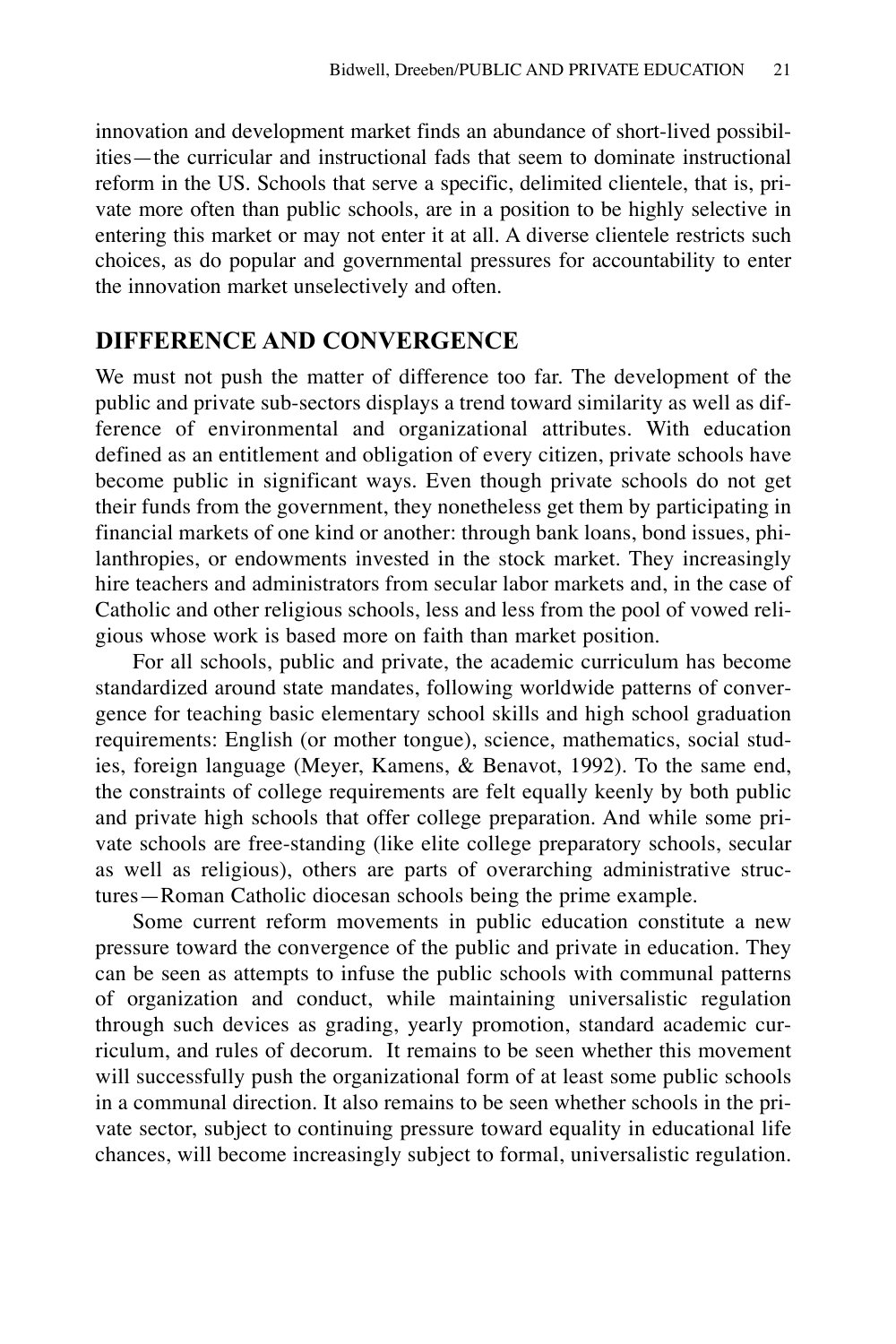### **MARKET NICHES, ORGANIZATIONAL FORM, AND ORGA-NIZATIONAL LEARNING**

Now we turn to the local school. We consider how its capacity to instruct effectively may be affected by its organizational form and location in the educational services market. Given the uncodified nature of instructional practice (Dreeben, 1996; Herbst, 1989), in most schools this capacity must be a matter of local knowledge about how to deal with the kinds of students a school enrolls, within limits set by the available material resources for teaching. For this reason, capacity for instructional effectiveness is substantially dependent on opportunities for organizational learning about instruction by a school's faculty and administrators. These opportunities, in turn, are effects of market location and organizational form. Capacity for organizational learning is a prime condition, but not a sufficient one, for viable local pedagogical knowledge, a caveat that must be kept in mind throughout the following discussion.

Organizational learning denotes the processes through which the members of an organization diagnose and solve problems of work and gain compliance with these solutions, thereby adapting to changing circumstances that affect the work they do. The sensed problems and problem solutions have to do with the rules that govern the conduct of work. Behavior in social settings is governed, with greater or lesser effect, by rules; that is, by regulations, routines, norms, and expectations (March, Schulz, & Zhou, 2000). Rules can be either active or passive; that is, a rule can mandate a particular act or line of action, or they may limit action by preventing certain acts from taking place without specifying what acts must occur. Organizational learning denotes the informal processes through which a group within an organization alters or invents rules and gains compliance with the newly formulated rules. It includes the processes through which the need for rule change is sensed, multiple interests in the ways the work is done aggregated or, if in conflict, negotiated, new understandings about the work framed and disseminated, and new rules and action tightly coupled. Thus, organizational learning involves a group's learning from experience and means of social control.

In schools, the rules that bear most directly on instruction include those that govern  $(1)$  the content and organization of the curriculum,  $(2)$  the distribution of instructional and related resources among classrooms, teachers, and students, (3) standards of instructional or academic performance, (4) the conduct of instruction (including efficiency—rates of gain adjusted for pertinent traits of a student body), and (5) the school schedule and thereby the definition of time allotments to different subjects and activities, and the assignment (and hence matching) of teachers with students in classrooms. Organizational learning in the instructional workplace centers primarily on conventions, norms, and expectations concerning how instruction is conducted and what constitutes satisfactory and unsatisfactory results.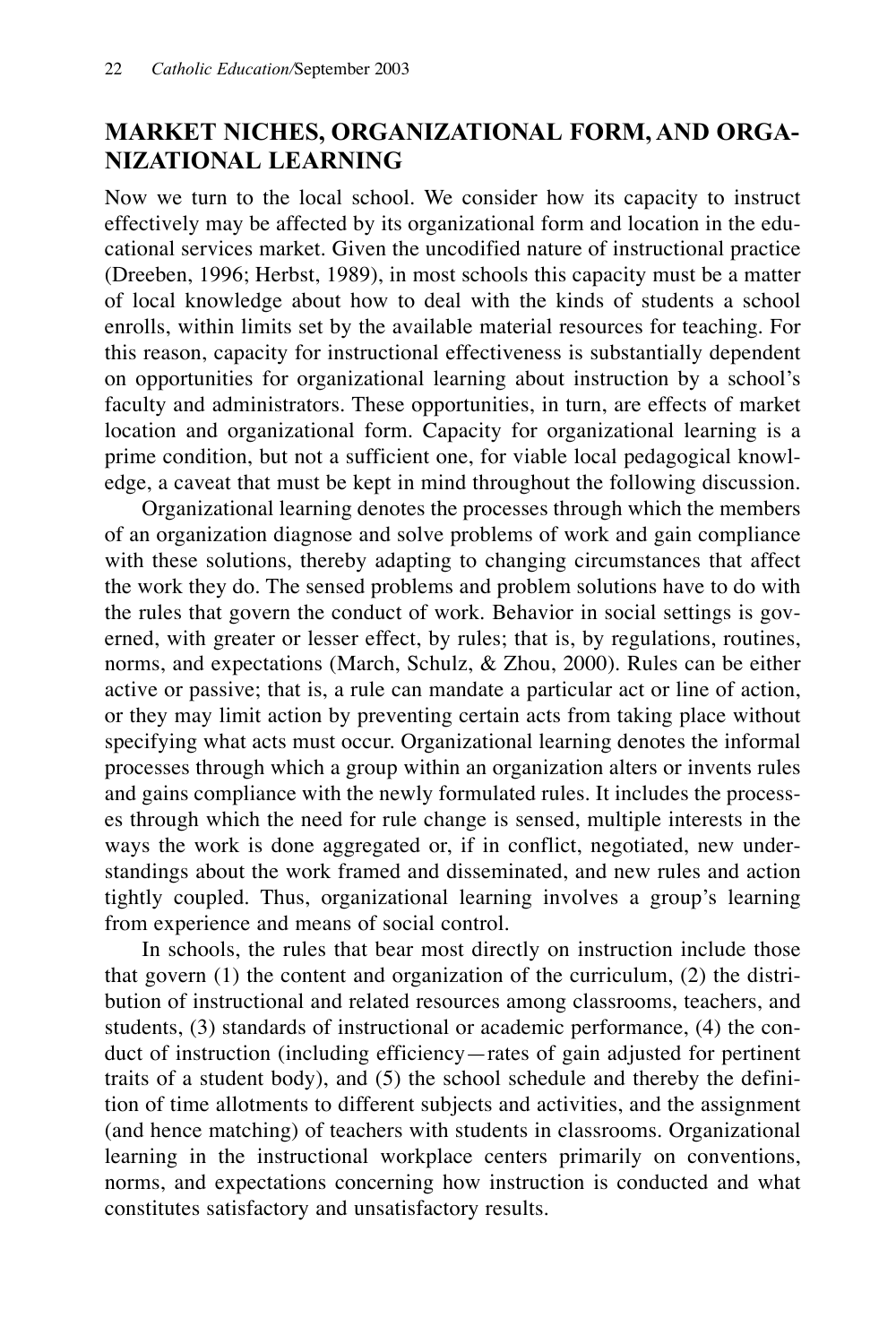Studies of organizations in several institutional sectors, including commerce, manufacturing, and research and development, suggest that the effectiveness of these problem-diagnosing, problem-solving, and compliance-gaining processes is a function of their location in lateral, collegial networks and of their density and centrality (affecting the ease and accuracy of communication), their capacity for informal social control, and the degree to which they act autonomously (i.e., the degree to which the network is buffered from intrusion) (Brown & Duguid, 2000; Cohen & Prusak, 2001; Lave & Wenger, 1991). Recent work on high school faculties (Bidwell & Yasumoto, 1999; Siskin, 1994; Talbert & McLaughlin, 1994) suggests that such collegial networks have significant effects on faculties' collective capacities for making and implementing adaptive changes in local rules of instruction. There is some evidence that the effects of these capacities extend to rates of gain in students' cognitive achievement (Yasumoto, Uekawa, & Bidwell, 2001).

Because the members of such networks tend to develop common understandings about the nature of their work and how to go about it, we can think of them as small adaptive communities. The research on the formation of these communities, limited as it is to high school faculties, shows that such communities are more likely to form within teaching fields, constrained by the division of instructional labor, than they are to embrace entire faculties, let alone faculties and administrators. These findings leave open the question of conditions that might favor the emergence of schoolwide adaptive communities, including the conditions under which they incorporate local school administrators. Intuitively, it seems reasonable to think of school size and of the intensity of faculty specialization as probable fostering or inhibiting conditions.

*Niches and hierarchies*. We consider the autonomy of faculties and faculty groups and of local school administrators (either separately or in conjunction with teachers) to be a function of the diversity of interests in the external environment and of the degree to which they are buffered from intrusion by the interested actors. Note that we consider the interests of the central administrators of a school system to be a part of the external environment of the schools in the system.

When the staff of a school are exposed to diverse interests, their situation permits negotiation over both the ends and means of the instruction they provide, a political process that potentially provides them with leeway to frame their own local pedagogical rules. When they are exposed to a homogeneous interest environment, they lose autonomy with respect to the ends of the schooling they offer. In effect, they are in a condition of substantive domination by the external actor, while autonomy with respect to means or procedural rules, is a question of the degree to which the dominant external actor trusts the technical competence of the staff. We will propose that this trust is, in turn, a function of the chartering and selectivity of the school.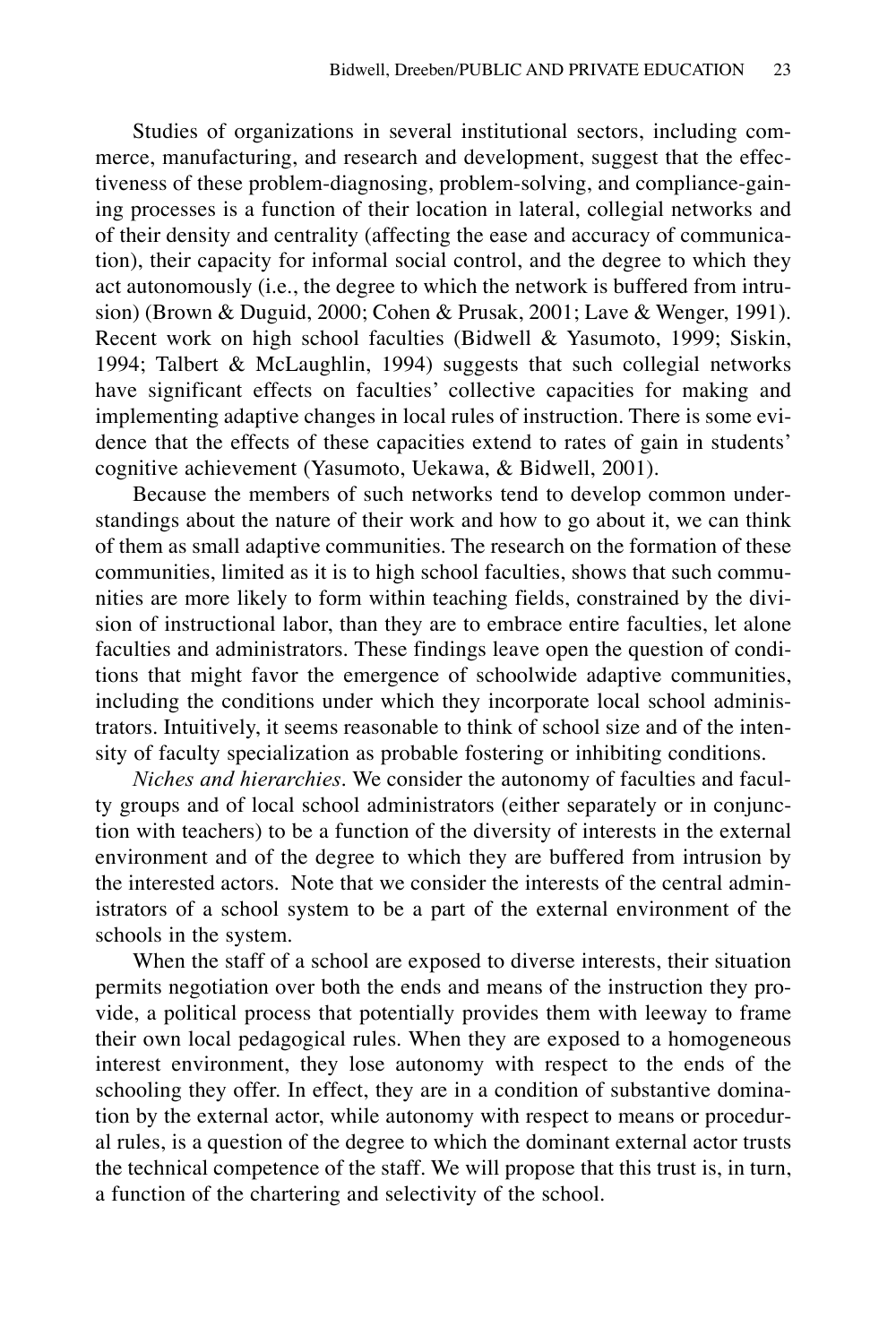A useful way to analyze the bearing of external actors and their interests on the autonomy of teachers and local administrators is to consider the degree to which their market niches and organizational form buffer them from the interests of these actors. The width of market niches determines the diversity of interests to which schools are exposed, while organizational form affects the degree to which faculty members and administrators individually or collectively become active agents in the determination of instructional rules and in securing the implementation of these rules. The weaker such buffering, the greater a school's vulnerability to the interests of the persons and groups that are active in its environment, including the persons and groups in the administrative echelons of school systems. Therefore, the more vulnerable it should be to bureaucratic standardization and mandated innovation, affecting the location of rule setting, changing, and suspending.

By definition, the breadth of the niche that a school occupies in the market for schooling determines the diversity of external interests to which it is potentially exposed. The narrower the niche, the more homogeneous the interests of the actors in the external environment. Buffering as a consequence of organizational form requires a more extended discussion. We propose that this buffering is a function of formal hierarchies of authority. The more centralized such a hierarchy, the stronger the buffering effect.

Internally, organizations, including schools, gain autonomy to set, change, or suspend rules as power becomes dispersed among numerous actors. They also gain autonomy over rules as interest diversity increases, allowing room for maneuver as one interest is played off against another, that is, as a consequence of negotiation between actors in the environment and in the organization. In either of these situations, rule setting, changing, and suspending become functions of internal hierarchy, negotiation among interested actors within the school, or experiential learning by the school's administrators or teachers. An organization like a school loses this autonomy as the number of actors decreases either because of coalition forming negotiation among external actors in a market ordered environment or because of centralization in a hierarchically ordered environment.

Our reasoning points to a tradeoff of control between the faculty workplace as hierarchically subordinate or as vulnerable to the play of diverse interests. While a hierarchy, whether internal or external to a school, buffers from diverse external interests by aggregating and expressing them, it also places the school in a structure of formal domination. The more decentralized the hierarchy the less effective the buffering, so that the force of external control then depends on the diversity and number of actors and interests. This is the situation of many public schools in the United States, where school boards and district administrators comprise only a part of the array of interested actors who potentially can influence their regulations and routines.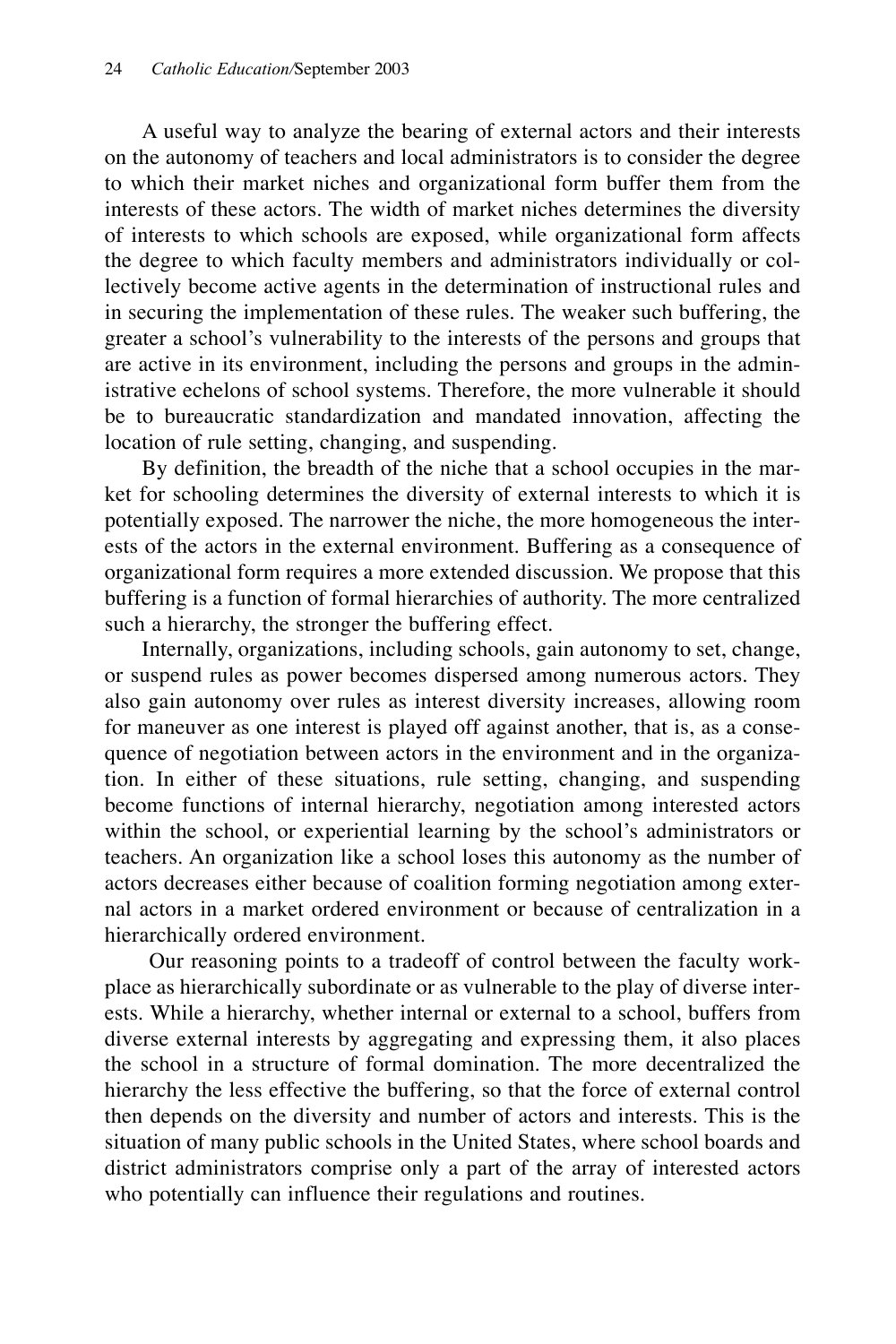*External hierarchies*. With respect to external authority, in a formal sense a school that is operated by the state is buffered because the state in principle acts to represent the full range of interests of the citizens for whom education is an entitlement. The resolution of any difference of interests takes place before policies are made and resources are allocated. Similarly, in a formal sense Roman Catholic diocesan schools should be more effectively buffered from particular interests than parochial ones, with diocesan authorities performing the same functions of interest aggregation and expression that are performed by governmental authorities in the public sphere.

Despite the centralizing trends that we have noted in the United States, effective authority over public schools remains primarily local, so that the state hierarchy is substantially decentralized. As we have suggested, most of these schools are located in broad market niches. Therefore, most of these schools are vulnerable to direct interventions by locally interested actors, such as aggrieved or ambitious parents, interest groups, employers and business organizations. An extreme example is provided by the current wave of charter school establishment in Arizona. There, state law allows virtually any plausible group to begin a charter school, with minimal governmental supervision. As a result, the numerous charter schools being founded are highly responsive to the particular interests of the founding groups, on which they are entirely dependent for resources and students.

In fact, despite the centralizing effects of the accountability movement, public schools may be more effectively buffered from the state agencies to which they are formally responsible than from the local actors that stand outside the formal structure of control. This difference in the effectiveness of buffering can be attributed to the concentration at the local level of actors who supply two major resources to schools—funds and political support. It brings us to the second type of buffering, which is resource dependence between external actors and organizations. As classic resource dependence theory suggests, the greater the dependence of an organization on any single actor, individual or collective, or coalition of actors in its environment, the greater the control of that actor over the organization's effective goals, modes of operation, and output. At the same time, the more these actors or coalitions value an organization's output of goods or services, the greater its autonomy in relation to them and the greater its potential control of their activities.

As external hierarchies become steeper, so that the centralization of authority increases, a school becomes dependent on the central authority and is in a situation similar analytically to the resource-dependent school in a narrow niche. In addition, public schools in communities where active stakeholders are few are likely to be in this situation either because district administrators can dominate the school's environment or because they can easily form coalitions or be co-opted into coalitions with the community actors. Schools that serve sectarian communities in which family, community, and school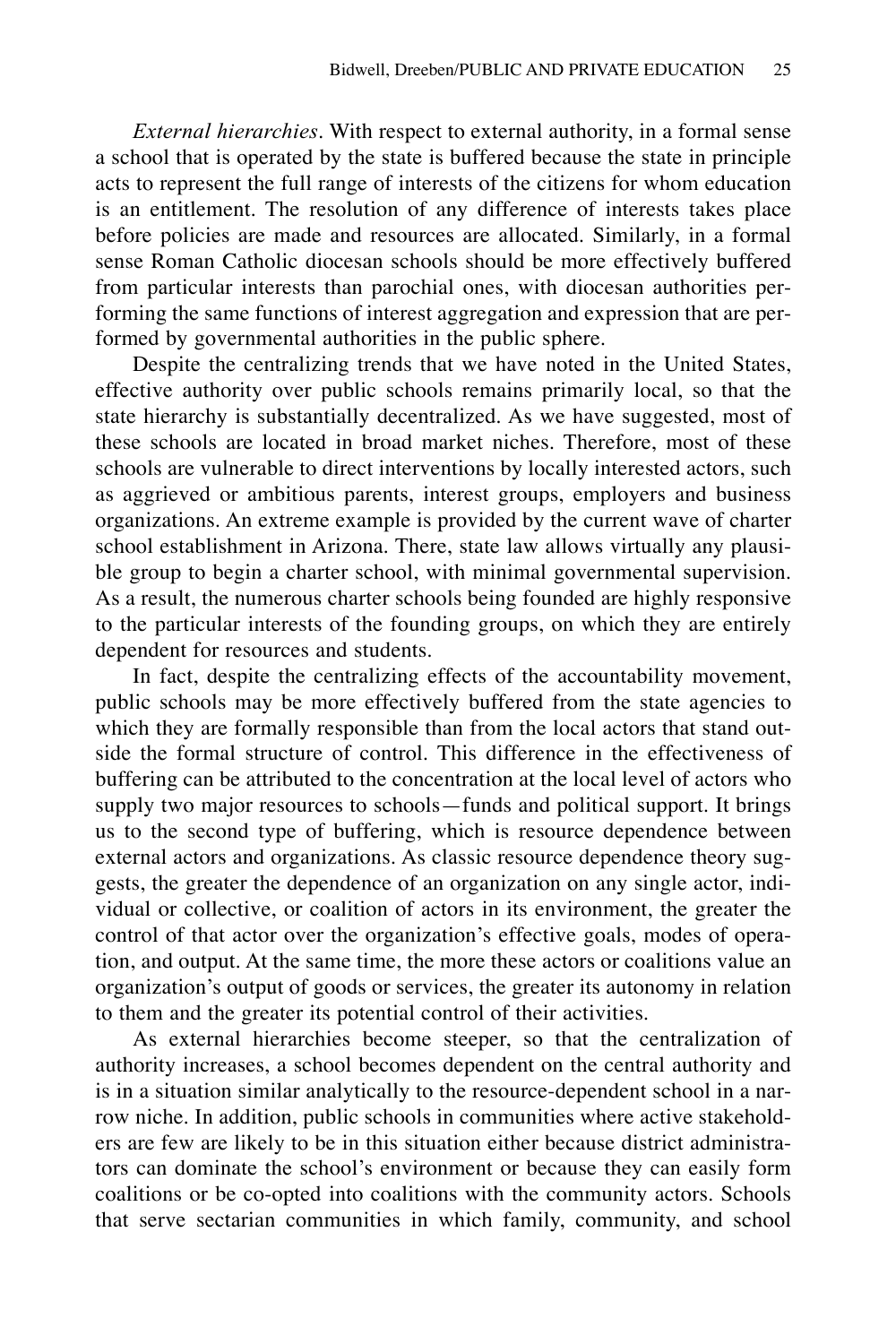boundaries are blurred and overlapping, and those that serve elite clienteles are similarly situated, whether this clientele is private, as in the case of elite secular private schools, or public, as in the case of schools in affluent communities.

*Internal hierarchies*. Internal hierarchy is of particular importance when external interests are diverse because it affects the distribution of power to affect instructional rules. To the extent that authority becomes concentrated in the hands of the principal, the school's faculty should become effectively buffered from local external interests. However, in most public school systems, principals are notably weak actors in the chain of command, lacking the power resources required to make their formal authority effective (Bidwell, 2001). Here private schools are likely to have the advantage, perhaps apart from those in diocesan systems large and complex enough to approximate public school districts. This advantage should derive from their substantial autonomy in their external environments, providing space, other things being equal, for the emergence of strong leadership by the principal.

#### **ORGANIZATIONAL LEARNING AND STUDENTS' LEARNING**

When a school is heteronomously controlled, that is, when it is subject to strong external domination, a prime condition is present for both inhibited experiential learning and for tight coupling of rules and action. Its curriculum and modes of instruction should be highly stable, uniformly realized, and unresponsive to pedagogical movements and changing local circumstance. These effects of heteronomy should be stronger the greater the legitimacy of the external control and the sparser the opportunities available to the staff for employment elsewhere. Authoritative control should produce a strong tendency toward habitual compliance, weakening individual teachers' and administrators' sensitivity to either pedagogical innovation or local change, while centralization generally implies centralization of means of enforcement as well as means of decision making. This tendency should be stronger the smaller the school and the less specialized the faculty, since as the number of teachers and the number of specialties increases, so should the number of points in the hierarchy for breaks in communication from the center and the number of opportunities for faculty contact with colleagues and professional groups outside the school.

When a school is autonomous, without effective external control, the incidence of experiential learning among its administrators and faculty and the coupling of rules and action is a function in part of the centralization of its internal administrative hierarchy, working similarly to the centralization of external control. However, as central internal authority weakens, control should disperse within a faculty, the more so the larger its size and the more specialized its roles. This dispersion should allow multiple pedagogical inter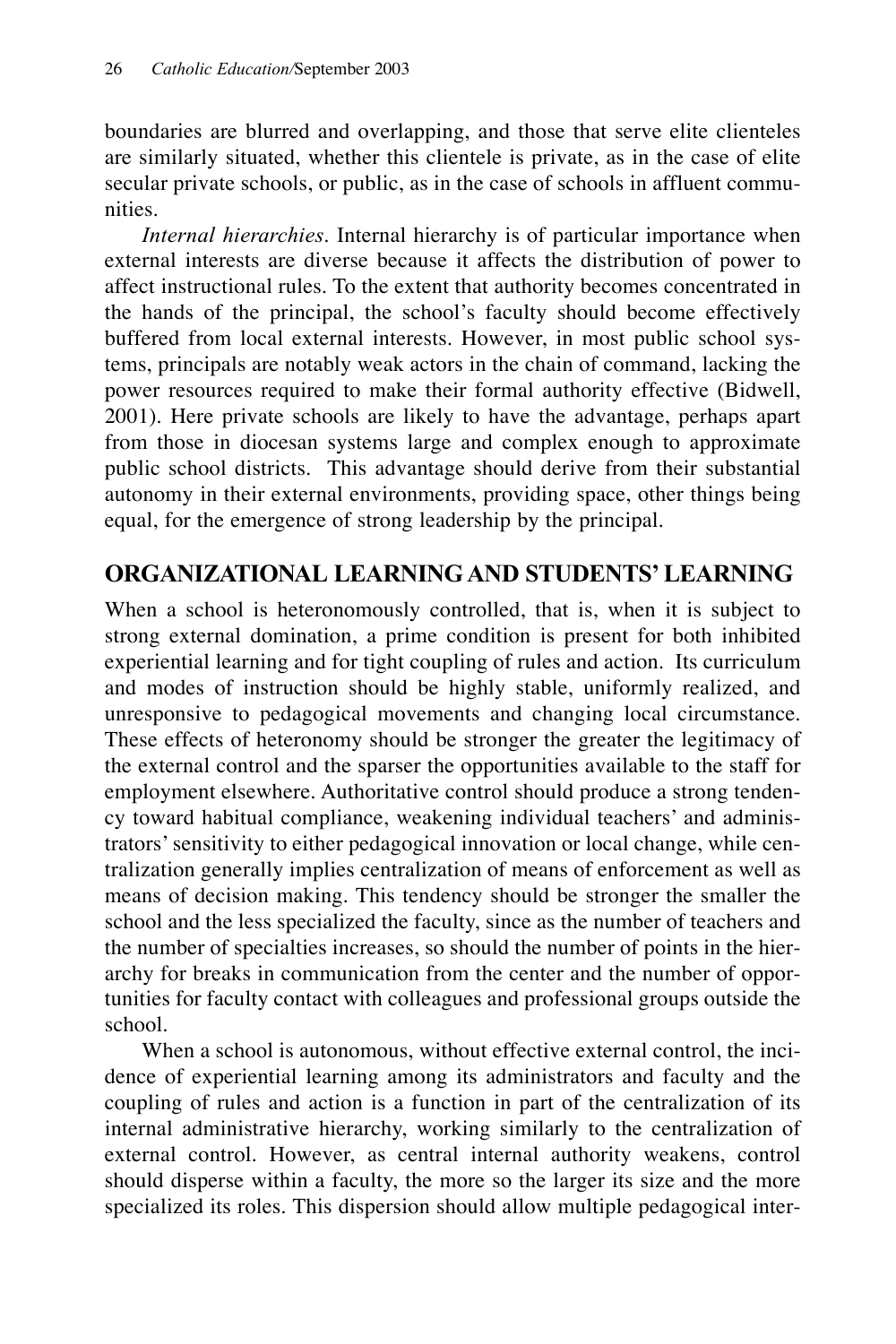ests in the faculty some freedom of play, providing focal points for the formation of loci of local experiential learning, the formation of external ties, potentially allowing more cosmopolitan forms of pedagogical learning, and for the coupling of locally differentiated rules and instructional action. Under these conditions, although the incidence of experiential learning is high, it also is likely to be differentiated and divergent, rather than coordinated and convergent. Moreover, although rules and acts may be tightly coupled, the substance of these tightly coupled, localized loci of control are also likely to be divergent, giving the aggregate appearance that rules and action are imperfectly linked.

This argument implies that a faculty and its administrators cannot easily form an adaptive community. That is, they cannot easily form a network that is both cohesive (so that rules and acts are tightly coupled and substantively convergent) and consensually adaptive (so that experiential learning takes place more or less consistently throughout the network). The argument also implies that adaptive communities, on average, will occur less frequently in public than in private schools. This difference is expected, in part because, at least at the secondary level, public schools tend to have larger enrollments than private schools and more specialized curricula and faculties. It also is expected because of the lesser ability of public schools to select their students and because of their greater propensity toward bureaucratic standardization. Moreover, the centralizing trend in the external environment, produced by the accountability movement, should accentuate hierarchical control more sharply in public than in private schools. That is, accountability requirements, which bear more sharply on public than on private schools, demand an identifiable agent, normally an administrator who is accountable for instructional performance. We expect this agent, consequently, to try to achieve and then enforce as uniform a set of instructional practices as possible within the school or schools for which he or she is responsible. In addition to large size and intensive faculty specialization, this circumstance would also provide a barrier to the incorporation of administrators into schools' adaptive communities.

When hierarchies are flat, agency tends to diffuse, so that the greater number of a faculty may be held directly accountable to parents and others of a school's constituents and stakeholders, whose competing or conflicting demands are likely to dampen a faculty's efforts to solve instructional problems or to pursue a given set of pedagogical rules. However, if organizational autonomy is more often found among private than public schools, their narrow market niches should substantially reduce the frequency with which the teachers in these schools find themselves agents that are responsible to incompatible interests.

Because the chances for the formation of adaptive faculty communities are further reduced by the concentration of textbook markets and exposure to mandated innovation, organizational form and environmental attributes have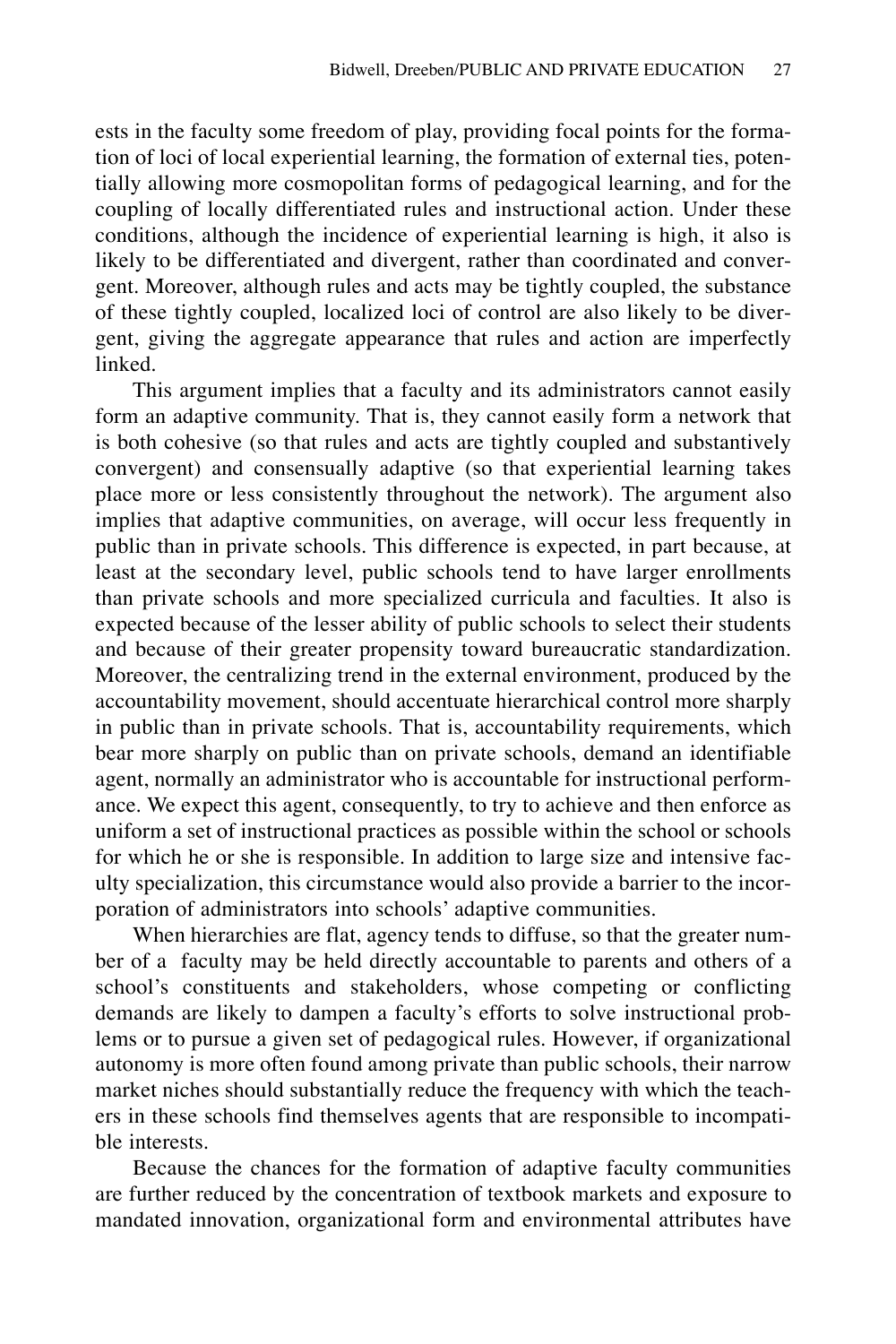more frequent and stronger mutually reinforcing adverse consequences for instructional productivity among public than among private schools. The probability of this adverse effect becomes still higher in the public subsector because external accountability requirements increase the chances of hierarchical control within schools and districts.

### **EFFECTS OF SELECTIVITY AND CHARTERING**

The degree to which a school is selective of its inputs should affect organizational learning in three ways. First, selectivity of students and materials defines the hard realities that teachers confront every day in their classrooms. These constraints on daily work arise from the degree to which students are selected according to criteria consistent with a school's mission and the degree to which texts and other materials are chosen according to similar criteria, thereby escaping the concentrated textbook market. The lower the level of student selectivity, whether by the school or by the students, the greater the likelihood that teachers will confront problems of student motivation, resistance, and capability. The lower the level of materials selectivity, the greater the likelihood that teachers will find themselves working with materials ill suited to what their courses require and their students can handle.

Second, faculty selectivity, interacting with chartering, affects the likelihood that adaptive faculty communities will form. These communities are characterized by cohesion and consensus. That is, they display dense networks of ties between colleagues that are characterized by positive sentiments, in this case, based primarily on professional respect. In these dense collegial networks, problem-solving interaction can be frequent and relatively free of the distortions that are produced by multilinked communication. At the same time, in these networks, interpersonal influence provides the social control that grounds action in the instructional rules and conventions on which the community agrees. When a school can select its administrators and faculty, it is likely to select them on the basis of instructional outlooks and styles and technical and moral capacities that accord with the school's mission and the motives and abilities of its students. Moreover, when the school is chartered, that is, when its mission is explicit, valued, and widely known, the criteria for selection are likely to be clearer than in other schools, and faculty members are more likely to be self-selected as well as selectively recruited.

Consequently, selectivity and chartering should work together to produce pedagogically consensual faculties, whose members are both trained in the instructional rules that characterize the school and who are likely to form strong collegial ties on the basis of mutual professional respect. When the school is small, selectivity and chartering should create conditions under which the entire faculty forms an adaptive community, whose members by virtue of training and prior experience and participation in the community's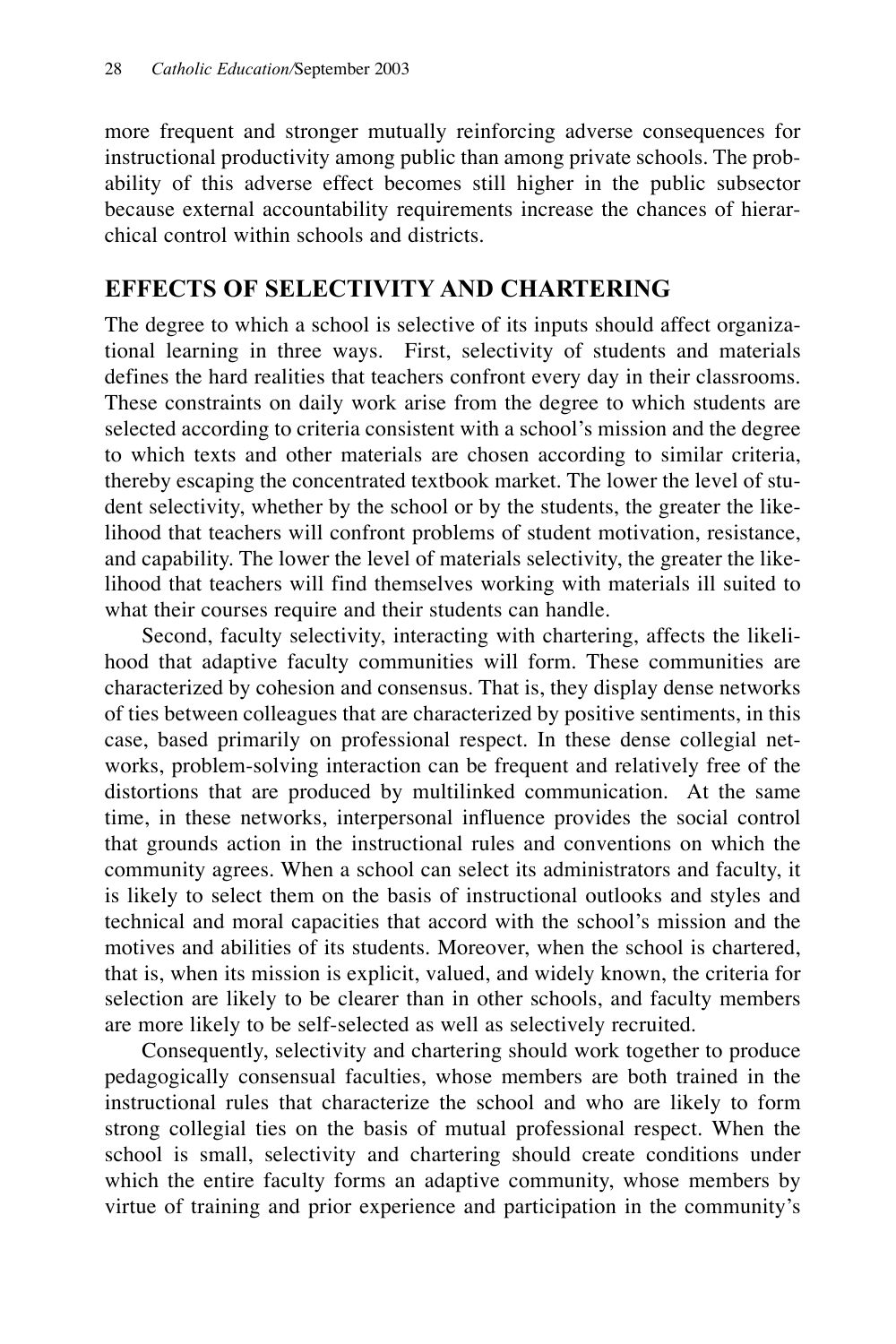pedagogical problem solving and environment of social control follow the same rules of instructional procedure.

This pedagogical agreement, realized in action, should create a consistency of classroom experience, crossing subject matter lines, that increases the likelihood of effective academic outcomes for the greater number of students in the school. When the school is large and the faculty correspondingly more intensively specialized, selectivity and chartering should create conditions similarly conducive to adaptive faculty communities, but these communities are more likely to occur within subgroup boundaries produced by the division of faculty labor, in particular, the teaching fields and departments. In these schools, instructional adaptations are more likely to be subject specific rather than facultywide, producing subject-varying modes of instruction that produce varying trajectories of academic attainment according to students' subject-specific capabilities and interests. Smaller schools, chartered schools, and homogeneous schools make adaptation more likely because the range of activities that requires consistent adaptation is narrower than in schools where lack of selectivity allows the multiplication of difficulties to occur.

Third, when a school can select its staff, what it wishes to accomplish in its courses and how it conducts them are likely to align with the interests of parents and other external actors. This alignment should lead these external actors to trust the competence of the staff, that is, it should increase their willingness to grant them the pedagogical leeway to set its own rules for teaching. Chartering should strengthen trust in teachers' pedagogical competence, to the degree that explicitness of purpose and clarity about the nature of the schooling to be provided makes clear to both staff and external actors the criteria on which staff selection has occurred.

Because private schools more often than public schools are selective of faculty and of students, chartered, and small, their faculties should more often form faculty-wide adaptive communities with beneficial effects on the value that they add to students' learning. However, private high schools, no less than public schools, are usually larger and more heterogeneous than the elementary schools in their subsector, so that differential learning trajectories should be observed more often in high schools in both subsectors, but should describe more elevated learning curves among the private high schools. However, no small number of public schools, in particular academically oriented and other special purpose high schools, are chartered and can be selective of faculty. The trends that we have posited for the formation of adaptive faculty communities and for students' learning should characterize these schools as well.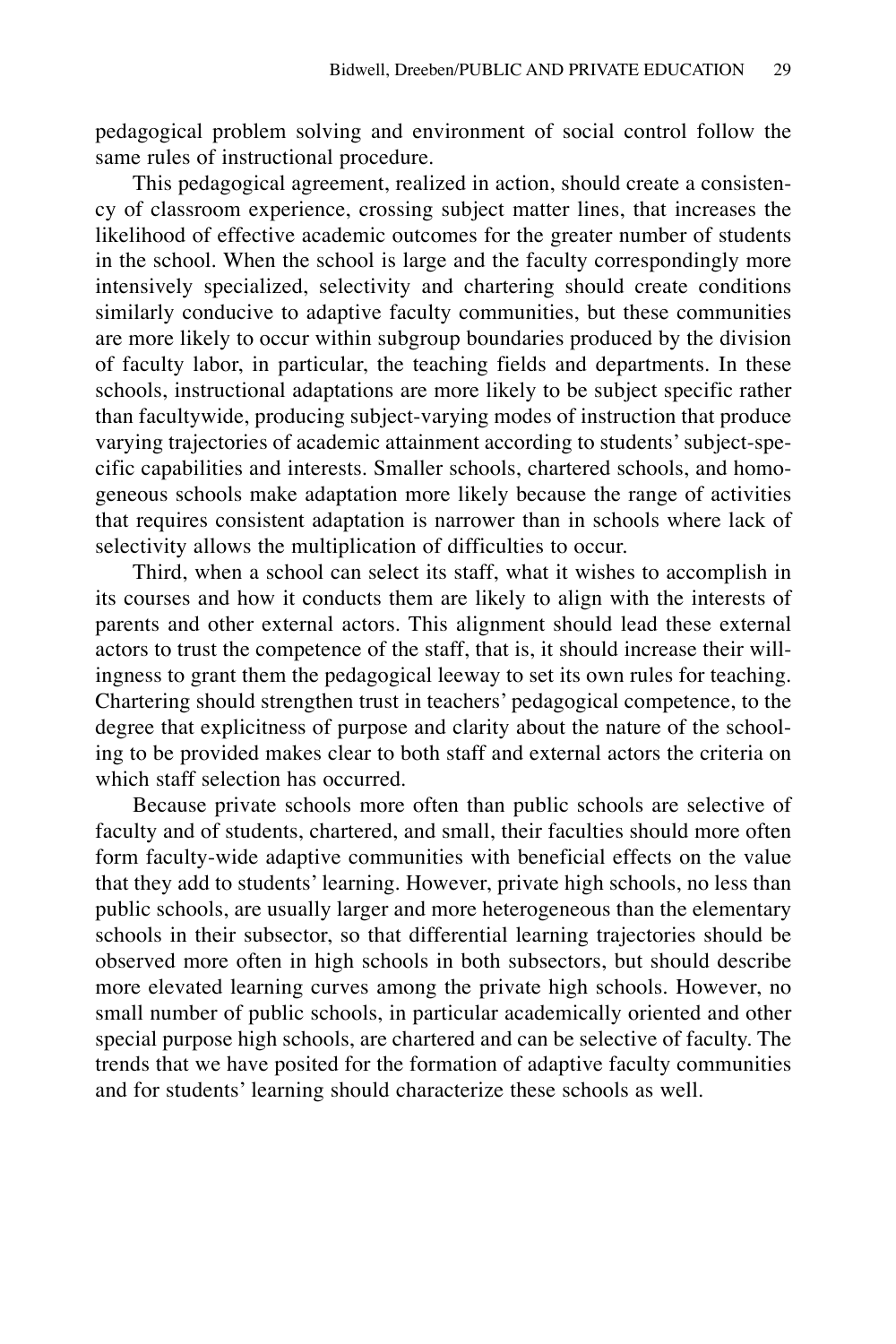## **CONCLUSION**

Our review of the institutional histories of the public and private subsectors in American education indicates a process of institutionalization in which the subsectors became increasingly distinct. In this process, state versus private ownership has come to denote differences in the way in which citizens' entitlements to and obligations for schooling are balanced. As a consequence, the public, by contrast with the private, subsector has become more vulnerable to trends toward political and regulatory centralization and consequent bureaucratic formalization and standardization and to the constraints of the concentrated textbook market and the vicissitudes of the heterogeneous market for pedagogical innovation.

We identified two primary social organizational dimensions along which schools vary: the degree to which their control environments are centralized or decentralized (so that schools are more heteronomous or autonomous organizations) and the degree to which they occupy broad or narrow niches for the provision of educational services. Dichotomizing each of these dimensions yields a fourfold property space. Schools in decentralized environments and broad niches are highly vulnerable to multiple interests of local external actors, those in centralized environments and broad niches somewhat less vulnerable, those in decentralized environments and narrow niches still less vulnerable, and those in centralized environments and narrow niches the least vulnerable of all.

At present, the public schools are in the first of these cells, but recent trends suggest that they may be moving toward the second, becoming somewhat less exposed to the interests of multiple local actors. Schools in the private subsector occupy the third cell, for the most part, although some (such as Catholic diocesan high schools), are in the fourth. Thus, the private schools at present are likely to be on the average more autonomous than public ones. However, as our historical review suggests, they may be moving toward greater exposure to regulatory control that is external to any educational systems of which they may be a part. If so, they, like the public schools, may experience pressures toward standardization and possibly also toward dependence on the textbook market and on mandated innovation.

Moreover, a common consideration for all schools is the general viability of pedagogical practice, with respect in particular to schools that pose the most intransigent problems of learning and student conduct. The viability question cuts across all schools, regardless of subsector. Selection of students by schools is a device that enables the reduction of exposure to such intractable problems, a device to which private schools, on average, have greater access.

Our discussion of the conditions that foster organizational learning among faculties centered on relationships between degrees of organizational autonomy and niche width and the occurrence and scope of adaptive communities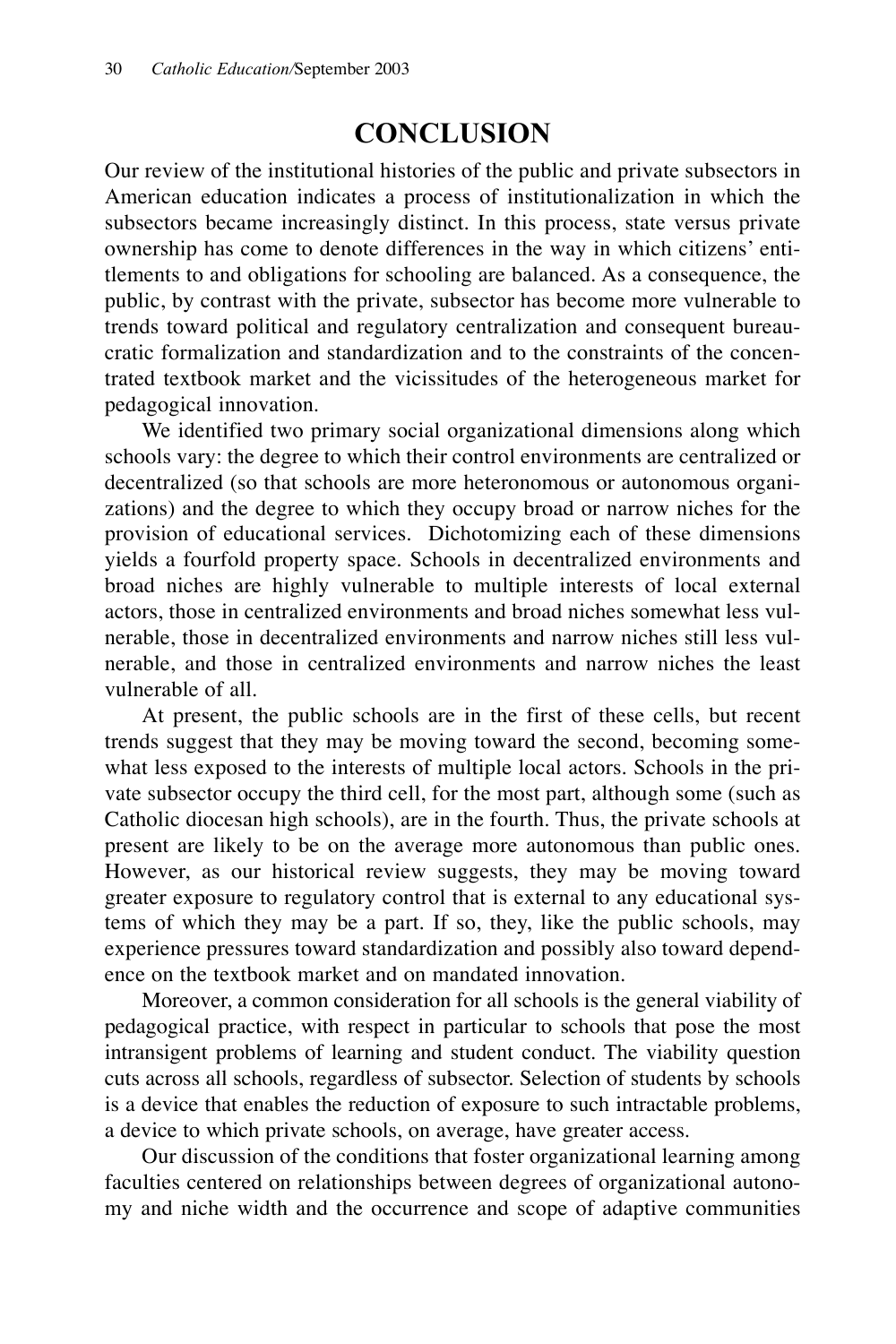within faculties and the interaction of these conditions with faculty size and specialization. This discussion led to the conclusion that the fostering conditions occur more often in private than in public schools. This conclusion gained further strength when we considered the additional interaction effects of varieties of selectivity and of chartering.

However, our treatment of the relationships between organizational learning, heteronomy-autonomy, and niche width should make it clear that some private schools are in less favorable situations, while some public schools are in very favorable situations. The former include private schools that are not well placed in the market for students or that, like many inner city Catholic schools, serve disparate clienteles; the latter include public schools that enjoy narrow niches by virtue of families' residential choices. Therefore, in research on the organizational conditions and mechanisms that affect teachers' work and students' learning, the public-private distinction is of secondary importance to more analytically fundamental dimensions along which school organization may vary. That is, the public-private distinction seems to us analogous to the idea of urbanism. Like urbanism, it is a significant feature of the institutional landscape, and thus worth close analysis. However, it also is a convenient, *omnium gatherum* for a cluster of mechanisms that provide the explanation of the historical course and for the operation and effects of the full range of educational organization found in both the public and the private subsectors.

Indeed, the urban-rural dichotomy is of limited use because it obscures significant particularities of urban and rural life and institutions, both similarities and differences. In the same way, the public-private dichotomy obscures key social organizational dimensions along which schools differ. In the historical portion of our essay, we delineated how in public discourse the public-private distinction has acquired the denotation of governmental versus non-governmental control. However, as the remainder of our essay shows, this meaning of public and private in the educational sector of our society maps only vaguely onto analytical dimensions that are central to understanding how schools work. These dimensions cut across the boundary between schools that are under formal governmental control and those that are not.

### **REFERENCES**

- Bailyn, B. (1960). *Education in the forming of American society: Needs and opportunities for study*. New York: Vintage Books.
- Baker, D. P. (1992). The politics of American Catholic school expansion. In B. Fuller & R. Rubinson (Eds.), *The political construction of education: The state, school expansion, and economic change* (pp. 189-206). New York: Praeger.
- Beadie, N. (2001). Academy students in the mid-nineteenth century: Social geography, demography, and the culture of academy attendance. *History of Education Quarterly, 41*, 251-262.
- Bidwell, C. E. (2001). Analyzing schools as organizations: Long-term permanence and shortterm change [Extra issue]. *Sociology of Education*, 100-114.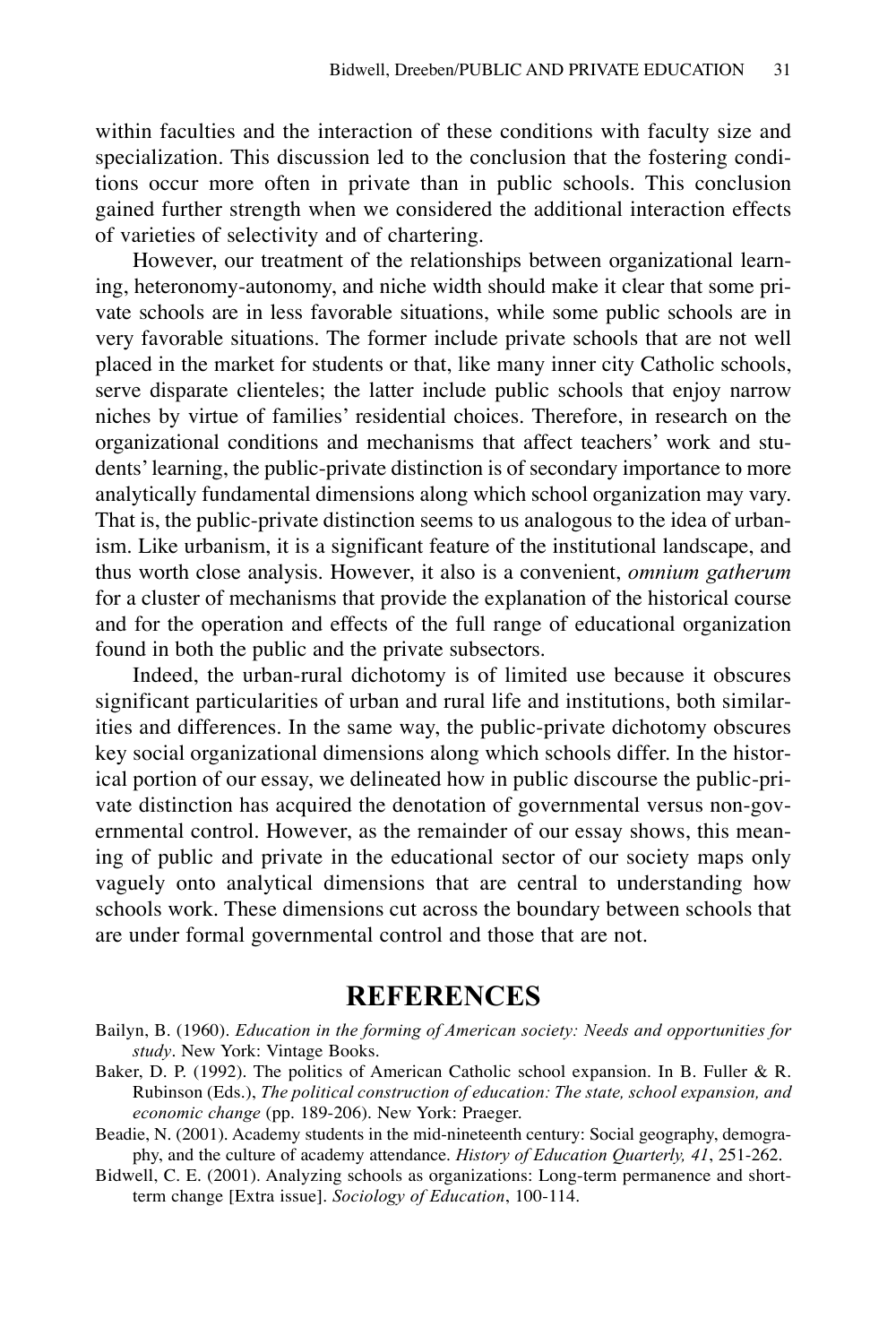- Bidwell, C. E., & Kasarda, J. D. (1980). Conceptualizing and measuring the effect of school and schooling. *American Journal of Education*, *88*, 401-430.
- Bidwell, C. E., & Yasumoto, J. Y. (1999). The collegial focus: Teaching fields, collegial relationships, and instructional practice in American high schools, *Sociology of Education*, *72*, 234-256.
- Brown, J. S., & Duguid, P. (2000). *The social life of information*. Cambridge, MA: Harvard Business School Press.
- Cohen, D., & Prusak, L. (2001). *In good company*. Cambridge, MA: Harvard Business School Press.
- Coleman, J. S., & Hoffer, T. B. (1987). *Public and private high schools: The impact of communities*. New York: Basic Books.
- Coleman, J. S., Hoffer, T. B., & Kilgore, S. B. (1982). *High school achievement: Public, catholic, and private schools compared*. New York: Basic Books.
- Cremin, L. A. (1970). *American education: The colonial experience 1607-1783*. New York: Harper and Row.
- Cuban, L. (1993). *How teachers taught*. New York: Teachers College Press.
- Demos, J. (1970). *A little commonwealth: Family life in Plymouth Colony*. London: Oxford University Press.
- DiMaggio, P. J., & Powell, W. W. (1983). The iron cage revisited: Isomorphism and collective rationality in organizational fields. *American Sociological Review*, *48*, 147-160.
- Dreeben, R. (1996). The occupation of teaching and educational reform. In K. K. Wong (Ed.), *Advances in educational policy 2: Rethinking school reform in Chicago* (pp. 93-124). Greenwich, CT: JAI Press.
- Etzioni, A. (1996). *The new golden rule*. New York: Basic Books.
- Fischer, D. H. (1989). *Albion's seed: Four British folkways in America*. New York: Oxford University Press.
- Greeley, A. M., & Rossi, P. H. (1966). *The education of Catholic Americans*. Chicago: Aldine Publishing Co.
- Gusfield, J. (1955). Social structure and moral reform: A study of the Women's Christian Temperance Union. *American Journal of Sociology*, *61*, 221-232.
- Herbst, J. (1989). *And sadly teach: Teacher education and professionalization in American culture*. Madison, WI: University of Wisconsin Press.
- Kaestle, C. F. (1973). *The evolution of an urban school system: New York City, 1750-1850*. Cambridge, MA: Harvard University Press.
- Lave, J., & Wenger, E. (1991). *Situated learning*. Cambridge, England: Cambridge University Press.
- Leslie, B. (2001). Where have all the academies gone? *History of Education Quarterly*, *41*, 262-270.
- March, J. G., Schulz, M., & Zhou, X. (2000). *The dynamics of rules: Change in written organizational codes*. Stanford, CA: Stanford University Press.
- Meyer, J. W. (1977). The effects of education as an institution. *American Journal of Sociology*, *83*, 53-77.
- Meyer, J. W. (1983). Centralization of funding and control in educational governance. In J. W. Meyer & W. R. Scott (Eds.), *Organizational environments: Ritual and rationality* (pp. 179-198). Beverly Hills, CA: Sage.
- Meyer, J. W., Kamens, D. H., & Benavot, A. (1992). *School knowledge for the masses: World models and national primary curricular categories in the twentieth century*. Washington, DC: Falmer Press.
- Meyer, J. W., & Rowan, B. (1977). Institutionalized organizations: Formal structure as myth and ceremony. *American Journal of Sociology*, *83*, 340-363.
- Morgan, E. S. (1944). *The Puritan family: Religion and domestic relations in seventeenth-century New England*. New York: Harper and Row.Parsons, T. (1951). *The social system*. Glencoe, IL: Free Press.